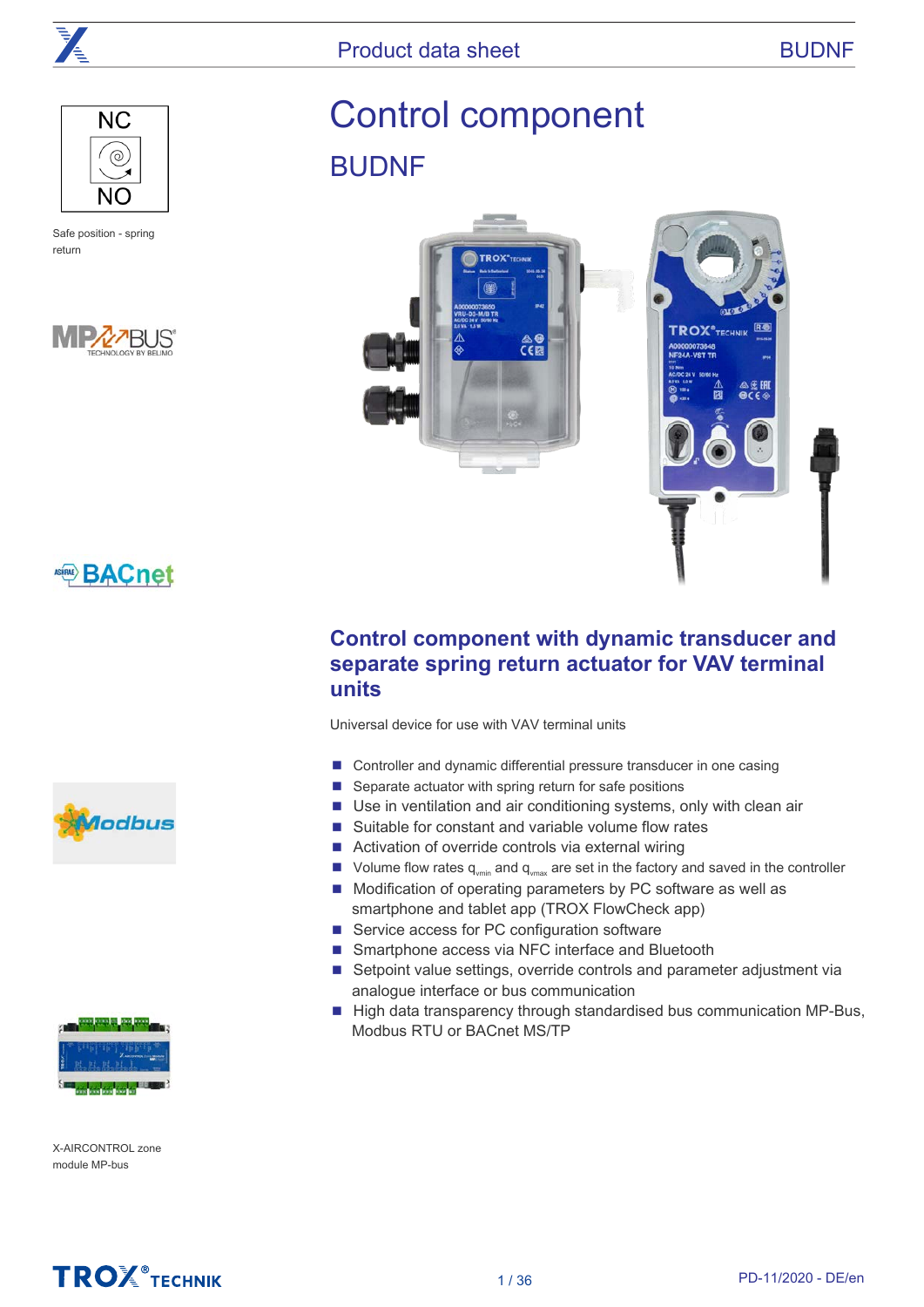

| General information |   |
|---------------------|---|
| Function            |   |
| Specification text  | 5 |
| Order code          | ൳ |

[Variants 7](#page-6-0)

- Technical data and a series of the series of the series of the series of the series of the series of the series of the series of the series of the series of the series of the series of the series of the series of the serie
- [Product details 25](#page-24-0)
- [Explanation 36](#page-35-0)

## General information

#### <span id="page-1-0"></span>**Application**

- All-in-one control device for VAV terminal units
- Dynamic differential pressure transducer and control electronics in one casing
- Separate actuator with spring return
- Safe position in case of supply voltage failure or wire breakage can be defined in the order code: NC = damper CLOSED, NO = damper in OPEN position
- For use only with clean air
- Standard filtration in comfort air conditioning systems allows for use of the controller in the supply air without additional dust protection.
- Suitable for different control tasks depending on the specification of the setpoint value
- The room temperature controller, central BMS, air quality controller or similar units control the variable volume flow control by specifying the setpoint values via a communication interface or analogue signal
- Override controls for activating  $q_{vmin}$ ,  $q_{vmax}$ , shut-off, OPEN position via MP-Bus data points or Modbus/BACnet register or switch/relay possible
- Volume flow rate actual value is available as a network data point or linear voltage signal
- Damper blade position is available as a network data point
- Use TROX FlowCheck app and PC tool to configure the controller and the communication parameters

With heavy dust levels in the room

▪ Install appropriate exhaust air filters upstream, as a partial volume flow is routed through the transducer for volume flow rate measurement.

If the air is additionally contaminated, e.g. with fluff or sticky components

▪ Use of the BUSNF attachment group instead of the BUDNF universal controller described here

#### **Control concept**

- The volume flow controller works independent of the duct pressure
- Differential pressure fluctuations do not result in permanent volume flow rate changes
- To prevent the control from becoming unstable, a dead band is allowed within which the damper blade does not move.
- Volume flow rate range in the controller set in the factory
- q<sub>vmin</sub>: minimum volume flow rate
- $q_{\text{max}}$ : maximum volume flow rate
- Operating parameters are specified via the order code and set in the factory

### **Interface**

#### Analogue interface

- Analogue interface with adjustable signal voltage range
- Analogue signal for volume flow rate setpoint
- Analogue signal for actual volume flow rate
- Digital communication interface (Bus)
- MP bus
- Modbus RTU, RS485
- BACnet MS/TP, RS485
- Data points, see bus lists

Hybrid mode

- Mixed mode of analogue and digital interface
- Factory setting
- Setpoint value setting via analogue interface
- Actual value output via analogue interface and Modbus communication interface

#### **Operating modes**

- Variable operation (V)
- Setpoint value setting via analogue signal, Modbus, BACnet or MP-Bus
	- Work area corresponds to  $q_{\text{vmin}} q_{\text{vmax}}$
- Constant value mode (F)
- A setpoint signal is not required, setpoint value corresponds to  $q_{\text{vmin}}$

#### **Operating parameters**

- Volume flow rate range in the controller set in the factory
- q<sub>vmin</sub>: minimum volume flow rate
- q<sub>vmax</sub>: maximum volume flow rate
- $q_{\text{vmin}} = 0 - 100$  % of the nominal volume flow rate  $q_{vnom}$ adjustable
- $q_{\text{max}}$  = 20 – 100 % of the nominal volume flow rate qvenn adjustable

#### **Signal voltage ranges**

- $\cdot$  0 10 V DC
- $\cdot$  2 10 V DC

#### **Parts and characteristics**

- Transducer for dynamic measurement principle
- Separate actuator with simple connection plug
- Plug-in terminal for supply line and controls including cover
- Socket for the actuator
- NFC and service interface
- Crank handle for manual winding of the spring return actuator
- Release button to allow for manual operation
- Indicator lights for displaying the operating mode
- Addressing key for setting user addresses in bus mode
- Controller casing prepared with 4 openings for threaded connections, 2 cable glands M16x1.5 for connecting cable in the supply package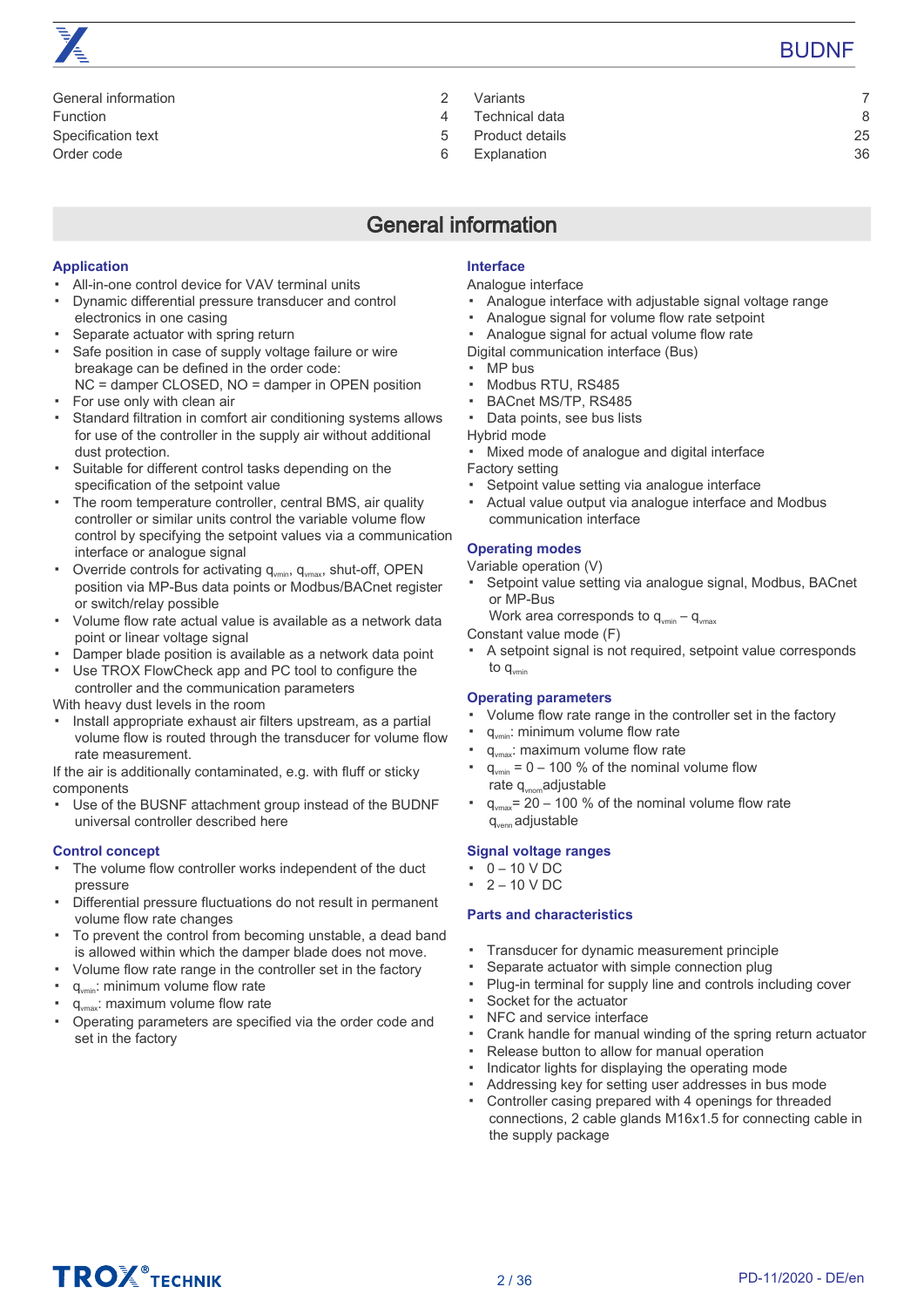

#### **Construction**

BUDNF with actuator NF24A-VST for:

- TVR, TZ-Silenzio, TA-Silenzio, TVZ, TVA, TVJ
- TVT up to dimensions of 1000 × 300 or 800 × 400

#### **Commissioning**

- ▪ Due to the volume flow rates set in the factory, always ensure X-AIRCONTROL zone modules for room control that the control units are only installed in the specified locations
- Modbus/BACnet/MP bus interface: additional commissioning steps required
- Operating parameters can be adjusted using the TROX FlowCheck app

#### **Useful additions**

- TROX FlowCheck app for Android and iOS
- Adjustment device type ZTH-EU (order code AT-VAV-B)
- Belimo PC-Tool
- NFC Bluetooth converter ZIP-BT-NF
- 

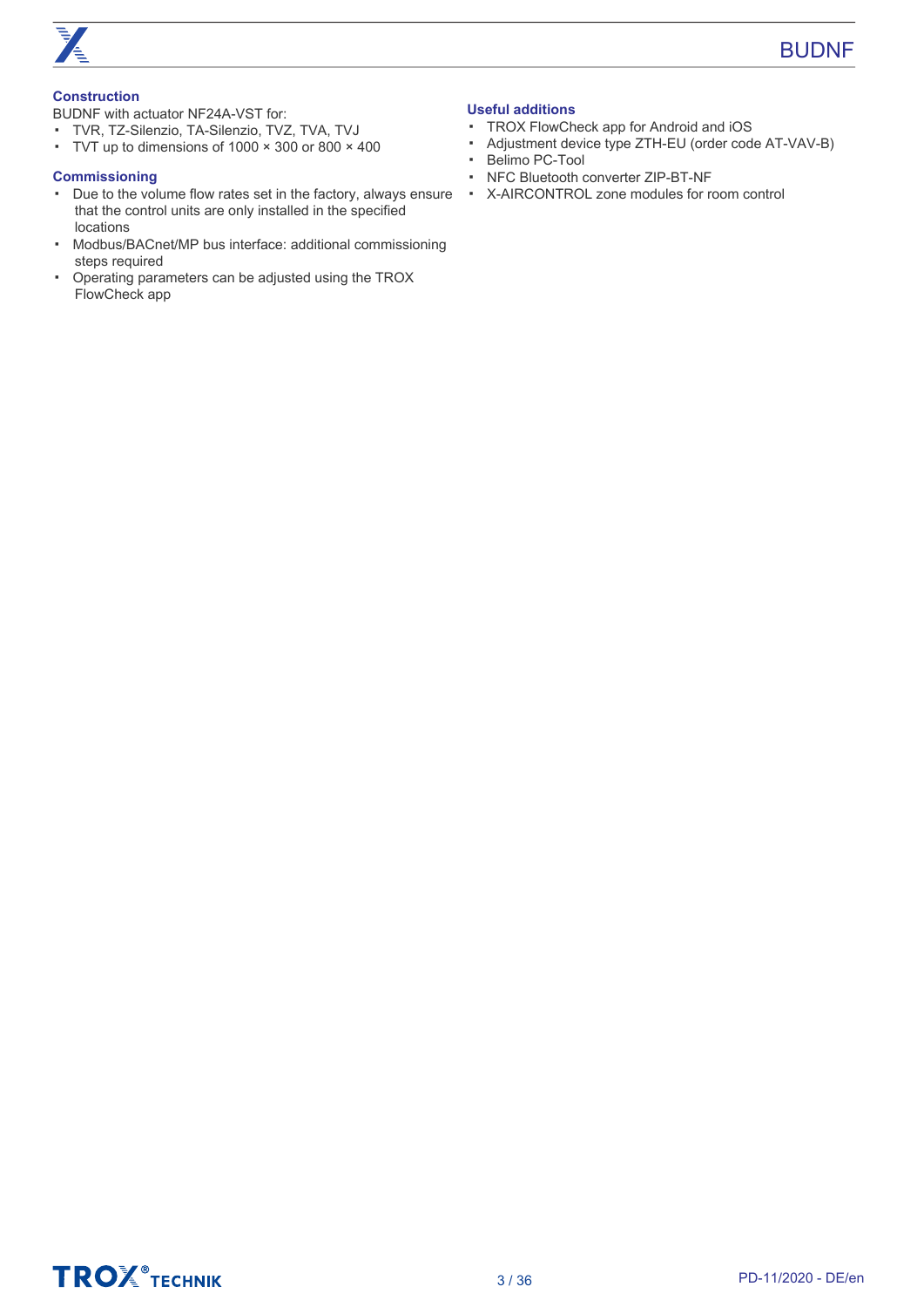### Function

<span id="page-3-0"></span>A closed control circuit for regulation of the volume flow rate, i.e. measuring - comparing - adjusting, is characteristic of air terminal units.

The volume flow rate is recorded by measuring a differential pressure (effective pressure). This is done via a differential pressure sensor. An integrated differential pressure transducer converts the effective pressure into a voltage signal. The volume flow rate actual value is available as a voltage signal. The factory setting is such that an actual output signal of 10 V DC always corresponds to the nominal volume flow rate  $(q_{\text{vnom}})$ . The volume flow rate setpoint value is specified by a higher-level

controller (e.g. room temperature controller, air quality controller, central BMS). Variable volume flow control results in a value between  $q_{\text{vmin}}$  and  $q_{\text{vmax}}$ . It is possible to override the room temperature control by override controls, e.g. by a complete shutoff of the duct.

The controller compares the volume flow rate setpoint value to the actual value and controls the external actuator accordingly to the system deviation. If the supply voltage is interrupted or the wire breaks, the spring return actuator moves to the fail-safe position OPEN (NO) or CLOSED (NC) as specified in the order code.

#### **Principle of operation Universal controller: TVR, TVJ, TVT, TZ-/TA-Silenzio, TVZ, TVA, TVRK**



① Differential pressure transducer

② Actuator

③ Volume flow controller ④ Setpoint value signal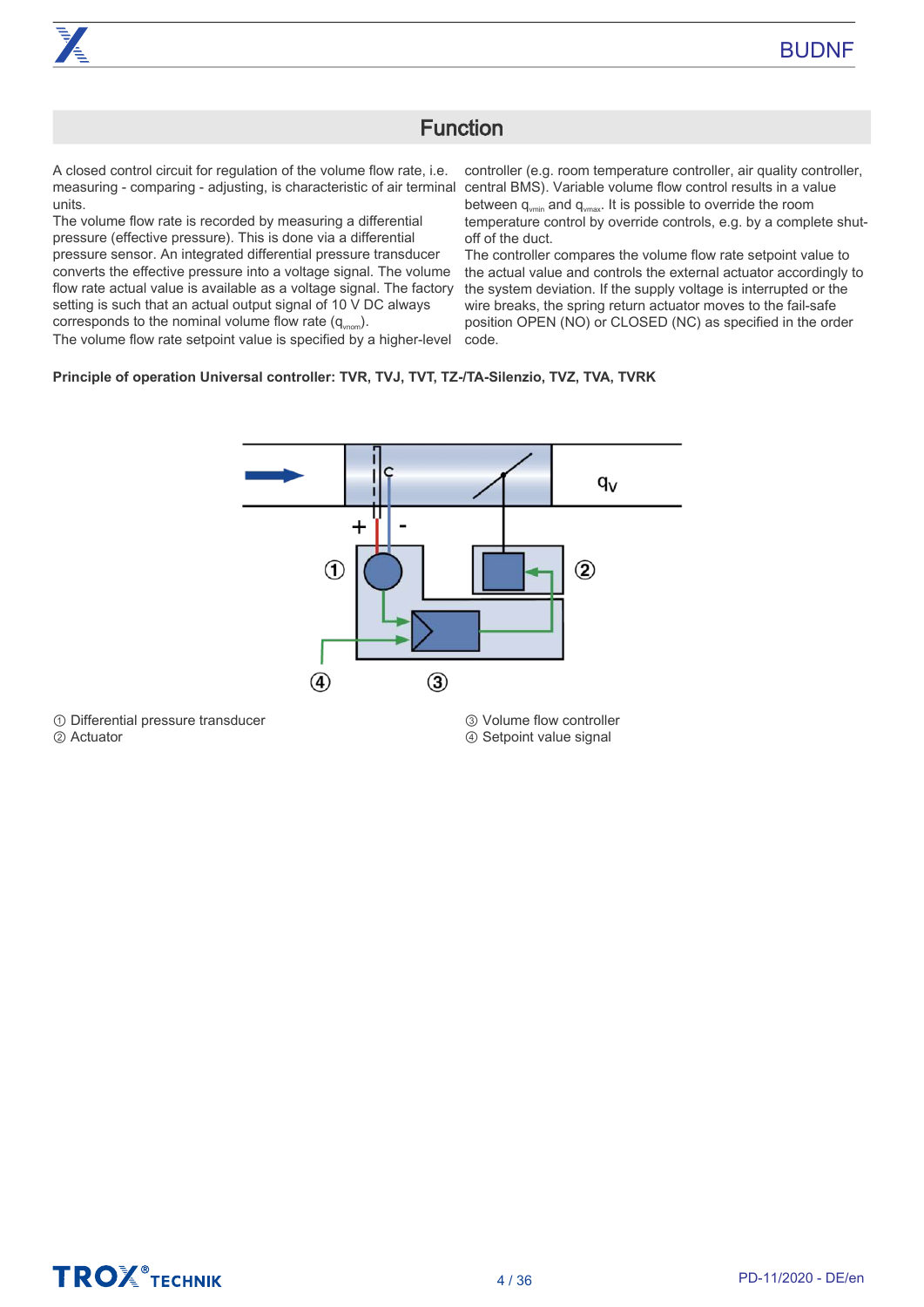## Specification text

<span id="page-4-0"></span>This specification text describes the general properties of the product.

#### **Category**

▪ Universal controller for volume flow rate with safe position

#### **Application**

- Control of a constant or variable volume flow rate setpoint
- Electronic controller for connecting a controlled variable and tapping an actual value signal
- The actual value signal relates to the nominal volume flow rate such that commissioning and subsequent adjustment are simplified
- Stand-alone operation or integration in central building management system

#### **Area of application**

▪ Differential pressure transducer with dynamic measuring principle for clean air in ventilation and air conditioning systems

#### **Actuator**

▪ Spring return actuator for defined safe position of the damper blade in case of power failure. Run time 120s for 90°; run time spring return <20s for 90°

#### **Installation orientation**

• Either direction

#### **Connection**

▪ Pluggable connection terminals; no additional terminal box required

#### **Supply voltage**

▪ 24 V AC/DC

#### **Interface/Control**

Analogue signal

▪ 0 – 10 V DC or 2 – 10 V DC

#### Bus interface

- MP bus
- Modbus RTU
- BACnet MS/TP

#### **Interface information**

Analogue:

▪ Volume flow rate setpoint and actual value

Bus interface:

- Volume flow rate setpoint and actual value
- Damper blade position
- Fault status

#### **System connections**

MP-Bus for optional extensions

- Suitable for TROX X-AIRCONTROL zone module X-AIR-ZMO-MP
- Gateways for LonWorks, Modbus, BACnet, KNX, e.g. Belimo UK24EIB
- Fan optimiser, e.g. Belimo COU24-A-MP

Modbus RTU for optional extensions

▪ Suitable for TROX X-AIRCONTROL zone module X-AIR-ZMO-MOD, e.g. in conjunction with X-SENS-SPLITTER

#### **Special functions**

• Activation q<sub>vmin</sub>, q<sub>vmax</sub>, Closed, Open, Control Stop by means of external switching contacts/wiring or bus communication

#### **Parameter settings**

Parameters specific to VAV terminal unit set at the factory

- Operating values  $q_{\text{win}}$ ,  $q_{\text{vmax}}$  factory set
- Signal characteristic factory set

#### Subsequent adjustment

- Via TROX FlowCheck app (NFC or Bluetooth with optional adapter)
- Via PC software

#### **Factory settings**

- Electronic controller factory-mounted on the terminal unit
- Factory parameter settings
- Functional test under air; certified with sticker

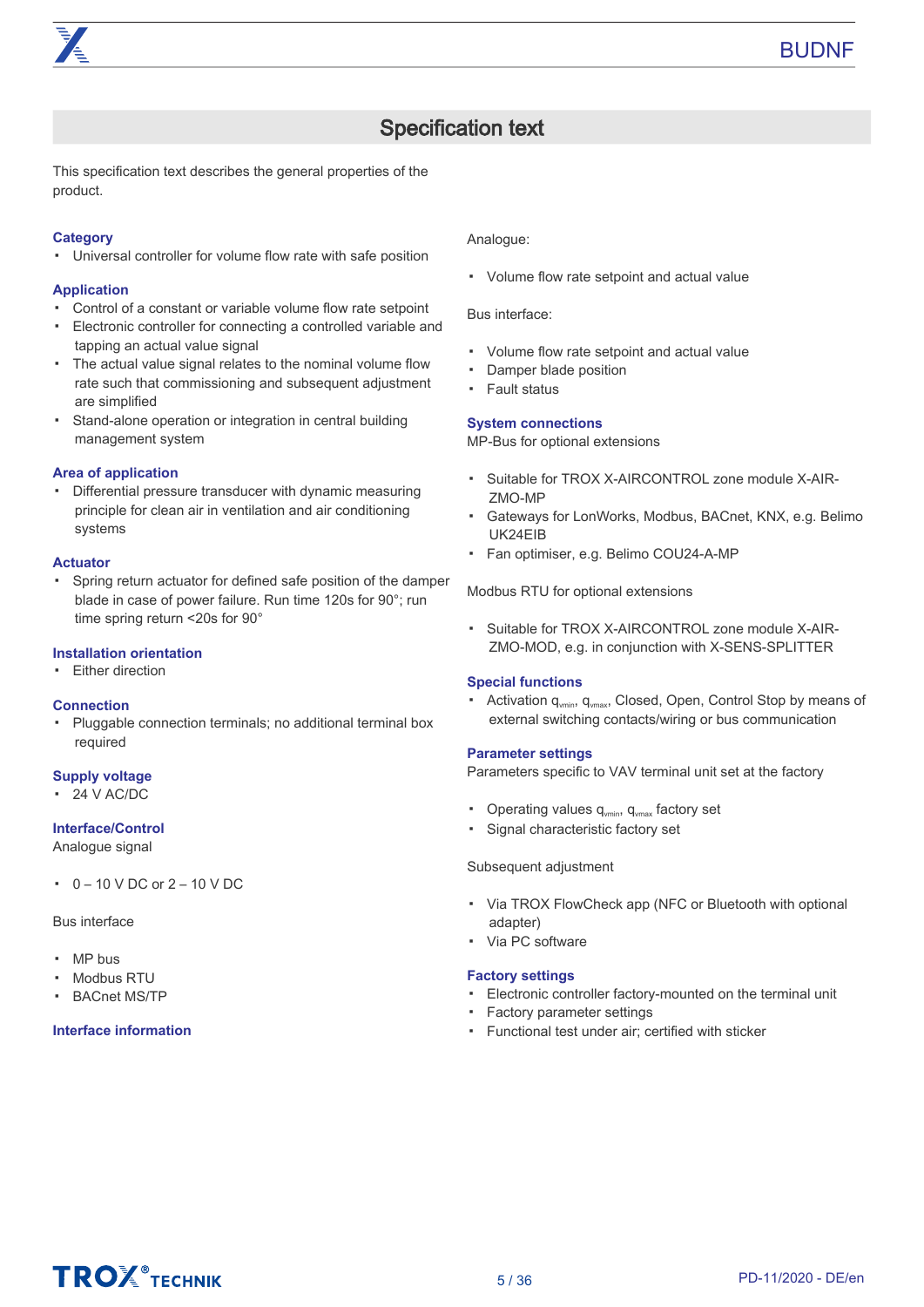### Order code

|  |    |       |                |    |     | TVR – D / 200 / D2 / BUDNF / V 0 / qvmin – qvmax m <sup>3</sup> /h / NC |       |
|--|----|-------|----------------|----|-----|-------------------------------------------------------------------------|-------|
|  |    |       |                |    |     |                                                                         |       |
|  | 25 | - 6 - | $\overline{7}$ | 89 | 10. | $-11$                                                                   | $-12$ |

<span id="page-5-0"></span>**1 Type TVR** VAV terminal unit

#### **2 Acoustic cladding**

No entry: none **D** with acoustic cladding

#### **3 Material**

Galvanised sheet steel (Standard construction) **P1** Powder-coated RAL 7001, silver grey **A2** Stainless steel construction

#### **4 Duct connection**

**5 Nominal size [mm] 100, 125, 160, 200, 250, 315, 400**

#### **6 Accessories**

No entry: none **D2** Double lip seal both sides **G2** Matching flanges for both ends

#### **7 Attachments (control component)**

**BUDNF** Universal controller with dynamic transducer and separate spring return actuator

#### **Order example: TVR/100/D2/BUDNF/V0/50-354 m³/h/NC**

#### **8 Operating mode**

**F** Constant value (a setpoint value)

**V**  variable (setpoint value range)

#### **9 Signal voltage range**

**0** 0 – 10 V DC **2** 2 – 10 V DC

#### **10 Operating values for factory setting**

Volume flow rates in m<sup>3</sup>/h or I/s  $q_{\text{vconst}}$  (only with operating mode F)  $q_{\text{win}}$  (only with operating mode V)  $q<sub>max</sub>$  (only with operating mode V)

#### **11 Volume flow unit**

 $m^3/h$ l/s

#### **12 Damper blade position**

Only spring return **NO** power off to OPEN **NC** power off to CLOSE

| $\bullet$ . We also a set of the state of $\bullet$ is the state of $\bullet$ . The state of $\bullet$ |                                                                                             |
|--------------------------------------------------------------------------------------------------------|---------------------------------------------------------------------------------------------|
| <b>Acoustic cladding</b>                                                                               | None                                                                                        |
| <b>Material</b>                                                                                        | galvanised sheet steel                                                                      |
| <b>Nominal size</b>                                                                                    | $100 \text{ mm}$                                                                            |
| <b>Accessories</b>                                                                                     | Double lip seal both sides                                                                  |
| <b>Attachment</b>                                                                                      | VARYCONTROL Universal controller, dynamic transducer and separate<br>spring return actuator |
| Signal voltage range                                                                                   | $0 - 10 VDC$                                                                                |
| <b>Operating values</b>                                                                                | $q_{\text{vmin}}$ = 50 m <sup>3</sup> /h<br>$q_{\text{max}}$ = 354 m <sup>3</sup> /h        |
| Damper blade position                                                                                  | NC Power off to CLOSE                                                                       |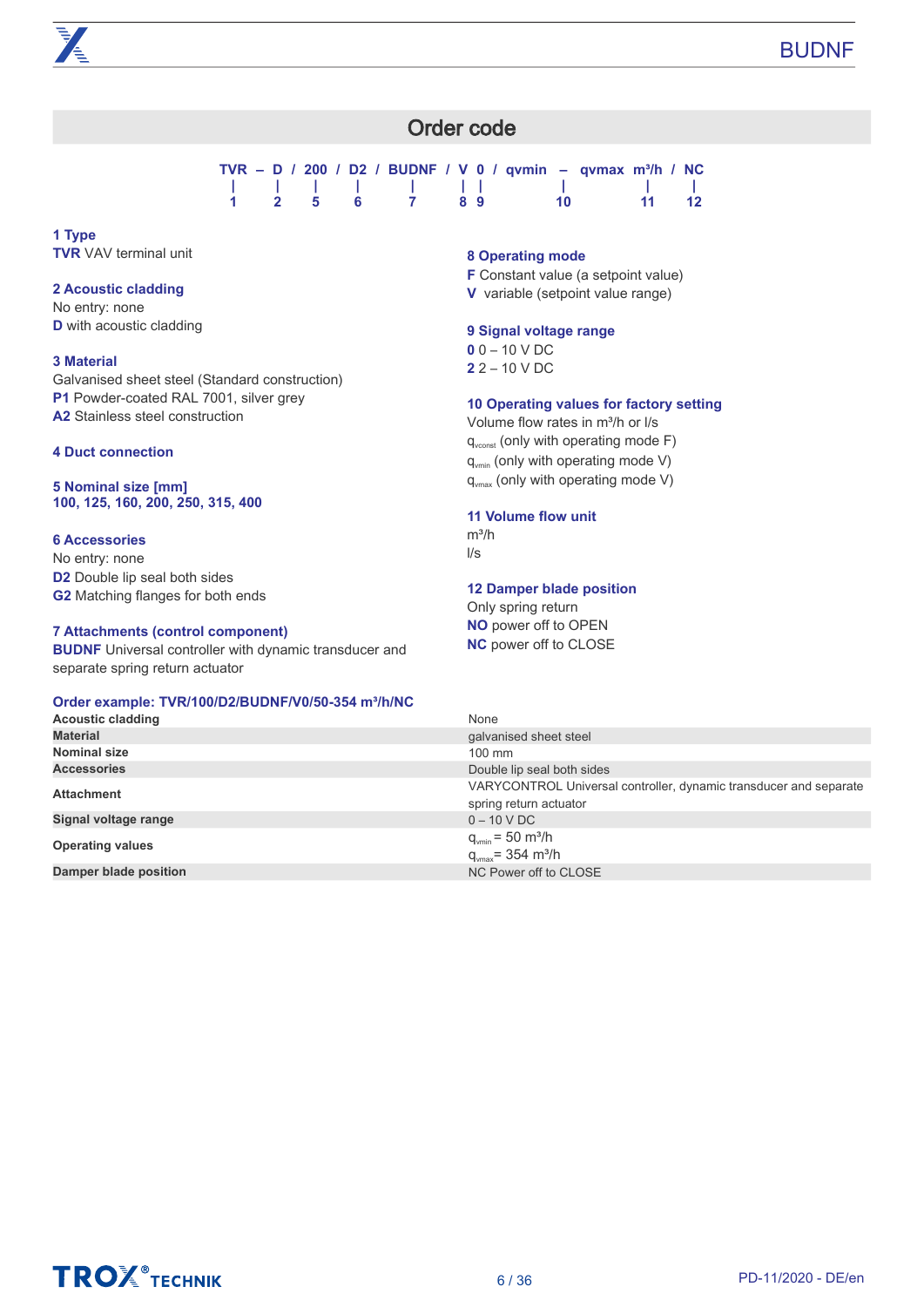## **Variants**

#### <span id="page-6-0"></span>**Universal controller, type VRU-D3-M/B TR**



- ① Adaptation key
- ② Actuator connection socket
- ③ NFC interface
- ④ Dummy cover (not in use)
- ⑤ Cable glands (separate supply and control)
- ⑥ Fixing holes
- ⑦ Connection for effective pressure sensor

### **Actuator with spring return NF24A-VST TR**



① Axis socket

- ② Actuator complete
- ③ Position lock spring return (e.g. after manual winding with crank handle)
- ④ Socket for the crank handle
- ⑤ Connecting cable
- ⑥ Plug connection to the controller
- ⑦ Function not existing
- ⑧ Mechanical end stop for angle of rotation

#### **Universal controller, type VRU-\*\*\*-M/B TR (terminal cover opened)**



- ① Addressing key including yellow status LED
- ② Magnetic holder for ZIP-BT-NFC
- ③ Service socket
- ④ Pluggable terminal strips
- ⑤ Cover fixing (safety cable)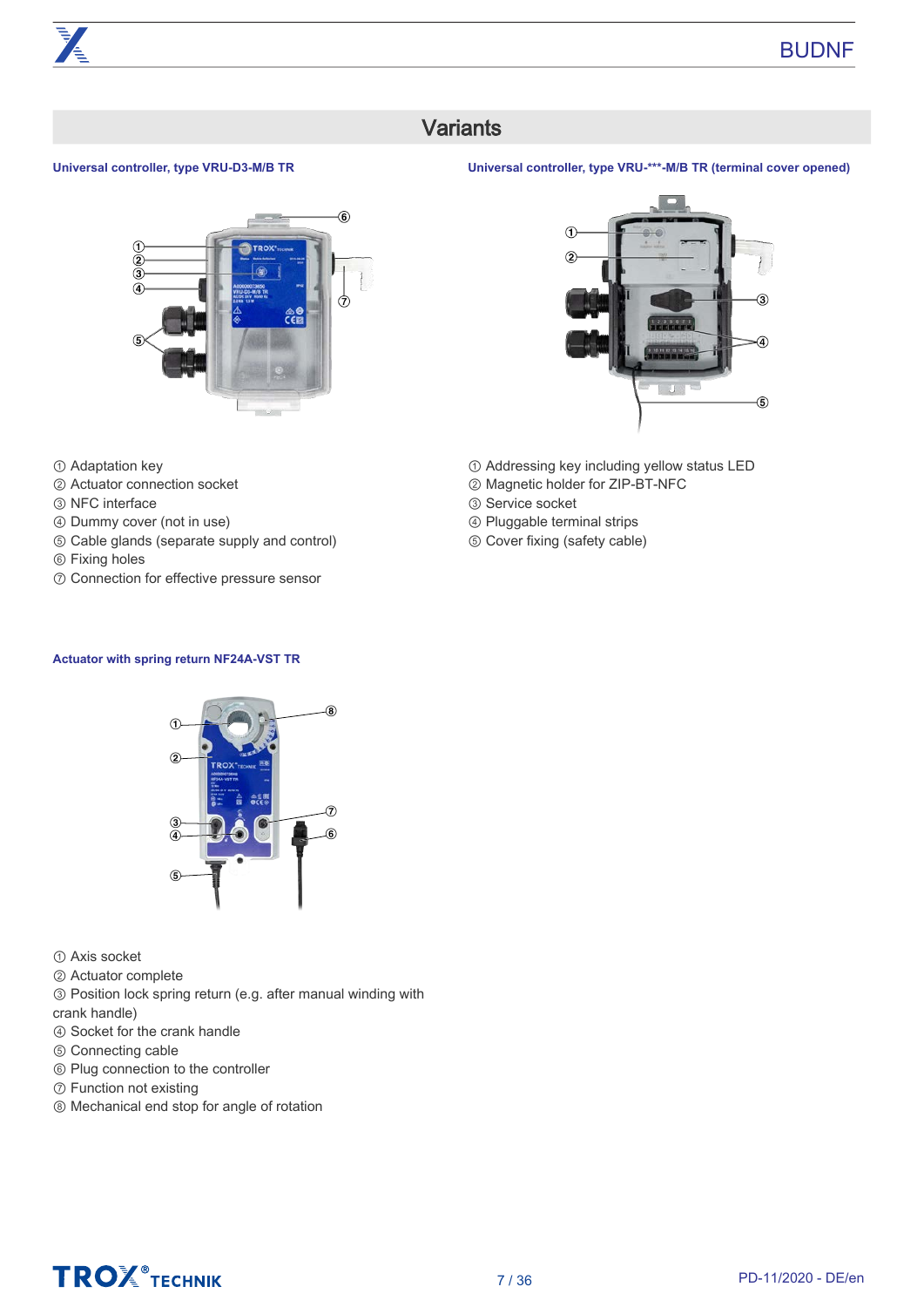

## Technical data

<span id="page-7-0"></span>**Universal controller for VAV terminal units**

| -                        |                    | Controllers   | Actuator           |              |                              |
|--------------------------|--------------------|---------------|--------------------|--------------|------------------------------|
| <b>Order code detail</b> | <b>Part number</b> | Type          | <b>Part number</b> | <b>Type</b>  | <b>VAV terminal</b><br>units |
| <b>BUDNF</b>             | A00000073650       | VRU-D3-M/B TR | A00000073648       | NF24A-VST TR | $\odot$                      |

 $\odot$ 

▪ TVR, TZ-Silenzio, TA-Silenzio, TVZ, TVA

▪ TVJ, TVT up to dimensions of 1000 × 300 or 800 × 400

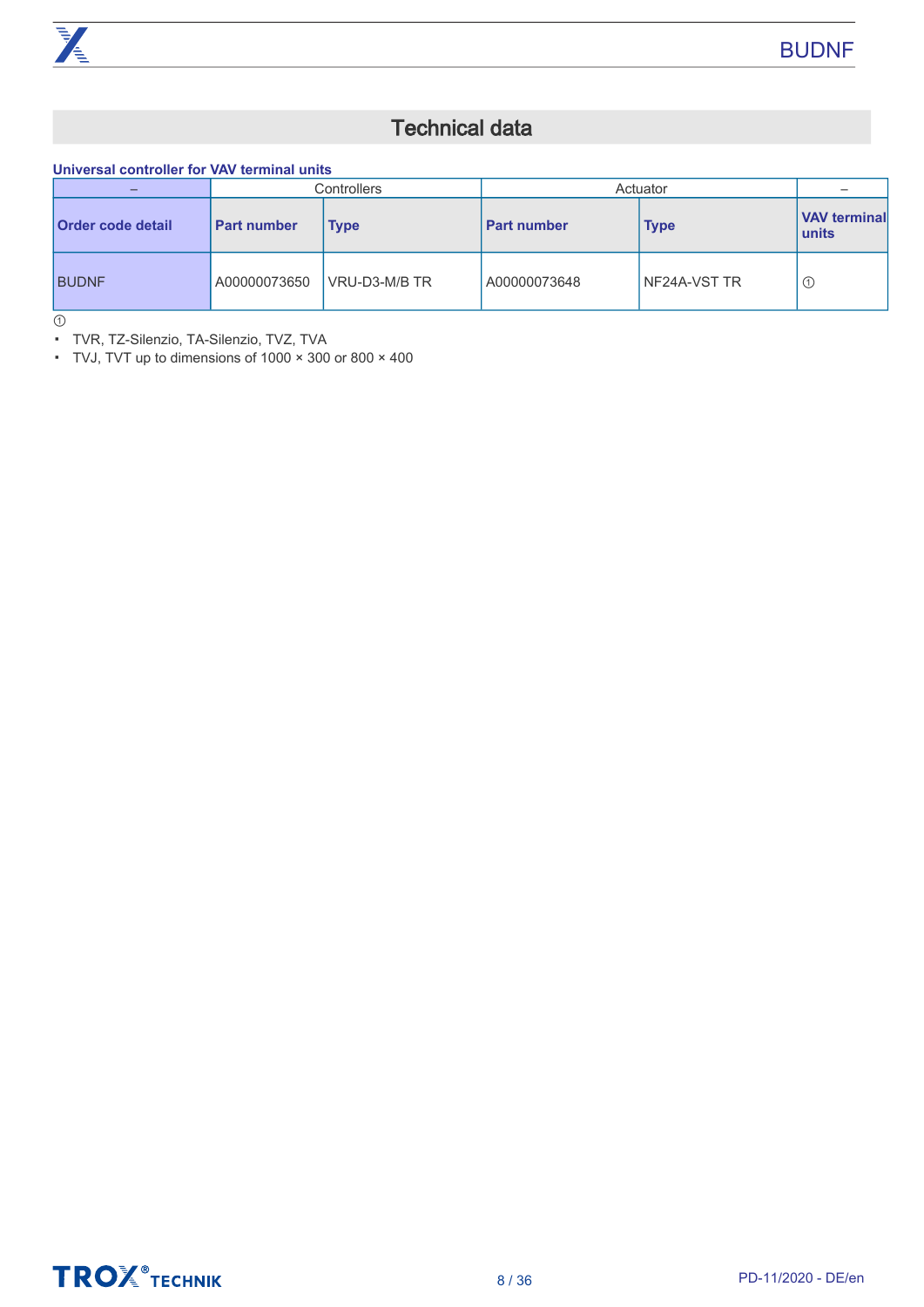#### **Universal controller, type VRU-D3-M/B TR**



#### **Universal controller, type VRU-D3-M/B TR**

| Measurement principle                            | dynamic transducer type, independent of position                                                                                                                                                             |
|--------------------------------------------------|--------------------------------------------------------------------------------------------------------------------------------------------------------------------------------------------------------------|
| Nominal voltage                                  | AC/DC 24 V                                                                                                                                                                                                   |
| Nominal voltage frequency                        | 50/60 Hz                                                                                                                                                                                                     |
| <b>Functional range</b>                          | AC 19.2 - 28.8 V/DC 21.6 - 28.8 V                                                                                                                                                                            |
| Power requirement (operation/resting state)      | 1.5W                                                                                                                                                                                                         |
| Power requirement rating                         | 2 VA plus connected VST drive                                                                                                                                                                                |
| Power consumption rating note                    | $I_{max}$ 20 A @ 5 ms                                                                                                                                                                                        |
| Actuator connection                              | AC/DC supply from controller, PP link VST drive                                                                                                                                                              |
| bus connection                                   | Modbus RTU*, BACnet MS/TP, MP-Bus                                                                                                                                                                            |
| Adjustable communication parameters Modbus RTU   | Baud rate: 9600, 19200, 38400*, 76800, 115200;<br>Address: 1*,2.3 - 247;<br>Parity: 1-8-N-2*, 1-8-N-1, 1-8-E-1, 1-8-O-1;<br>Number of nodes: max. 32 (without repeater)<br>Terminal resistor: 120 $\Omega$ ; |
| Adjustable communication parameters BACnet MS/TP | Baud rate: 9600, 19200, 38400*, 76800, 115200;<br>Address: 1*,2.3 - 127;<br>Number of nodes: max. 32 (without repeater)<br>Terminal resistor: 120 $\Omega$ ;                                                 |
| Addressing                                       | Required on-site: through TROX FlowCheck app                                                                                                                                                                 |
| Setpoint value signal input (analogue optional)  | $0 - 10 V$ , $2 - 10 V$<br>Input resistance 100 k $\Omega$                                                                                                                                                   |
| Actual value signal output                       | 0 - 10 V, 2 - 10 V, max. 0.5 mA                                                                                                                                                                              |

## **TROX** TECHNIK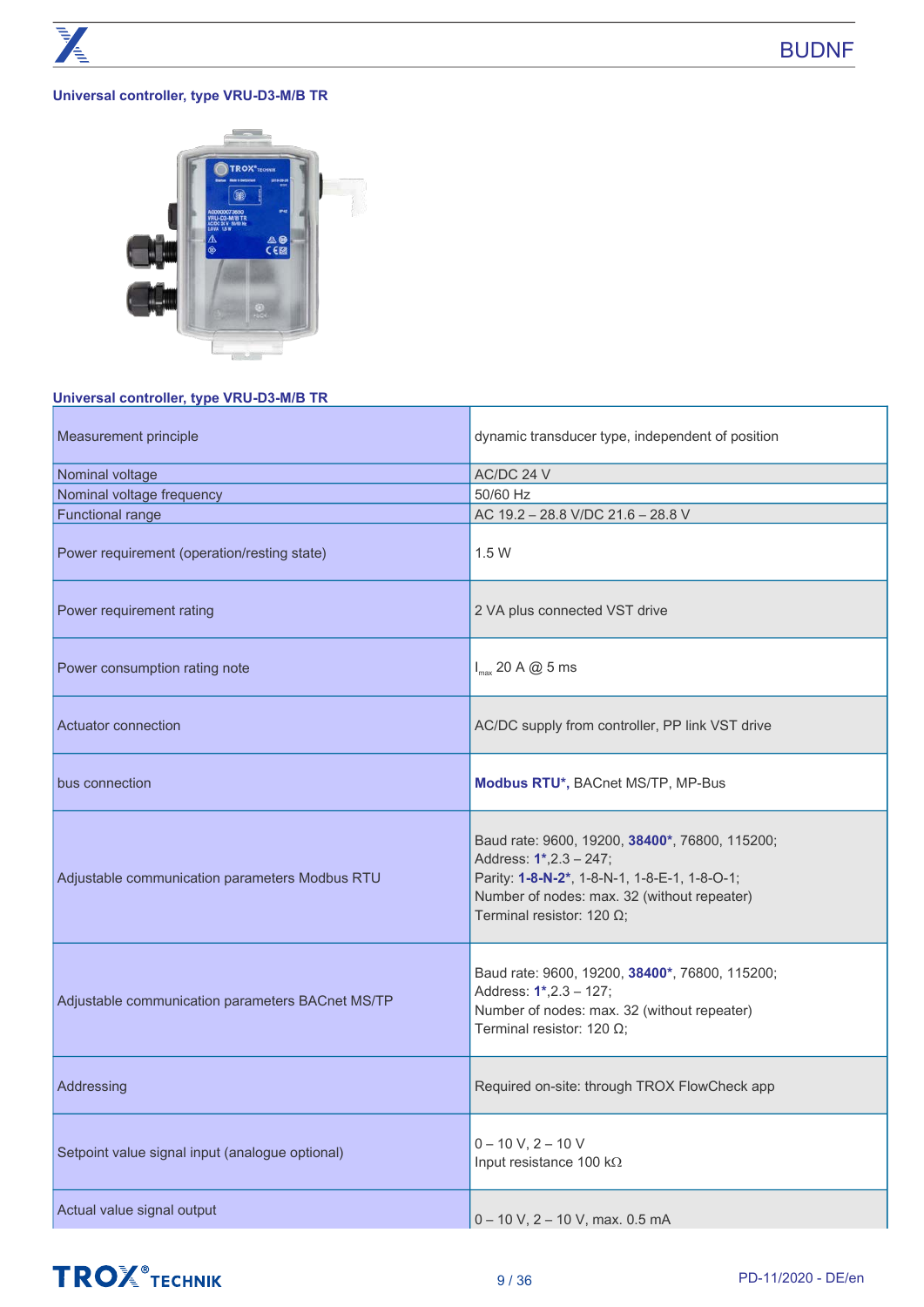

| <b>IEC/EN protection class</b> | III (protective extra-low voltage)       |
|--------------------------------|------------------------------------------|
| <b>Protection level</b>        | IP42                                     |
| <b>EMC</b>                     | $\overline{)$ CE according to 2014/30/EU |

\* Factory setting.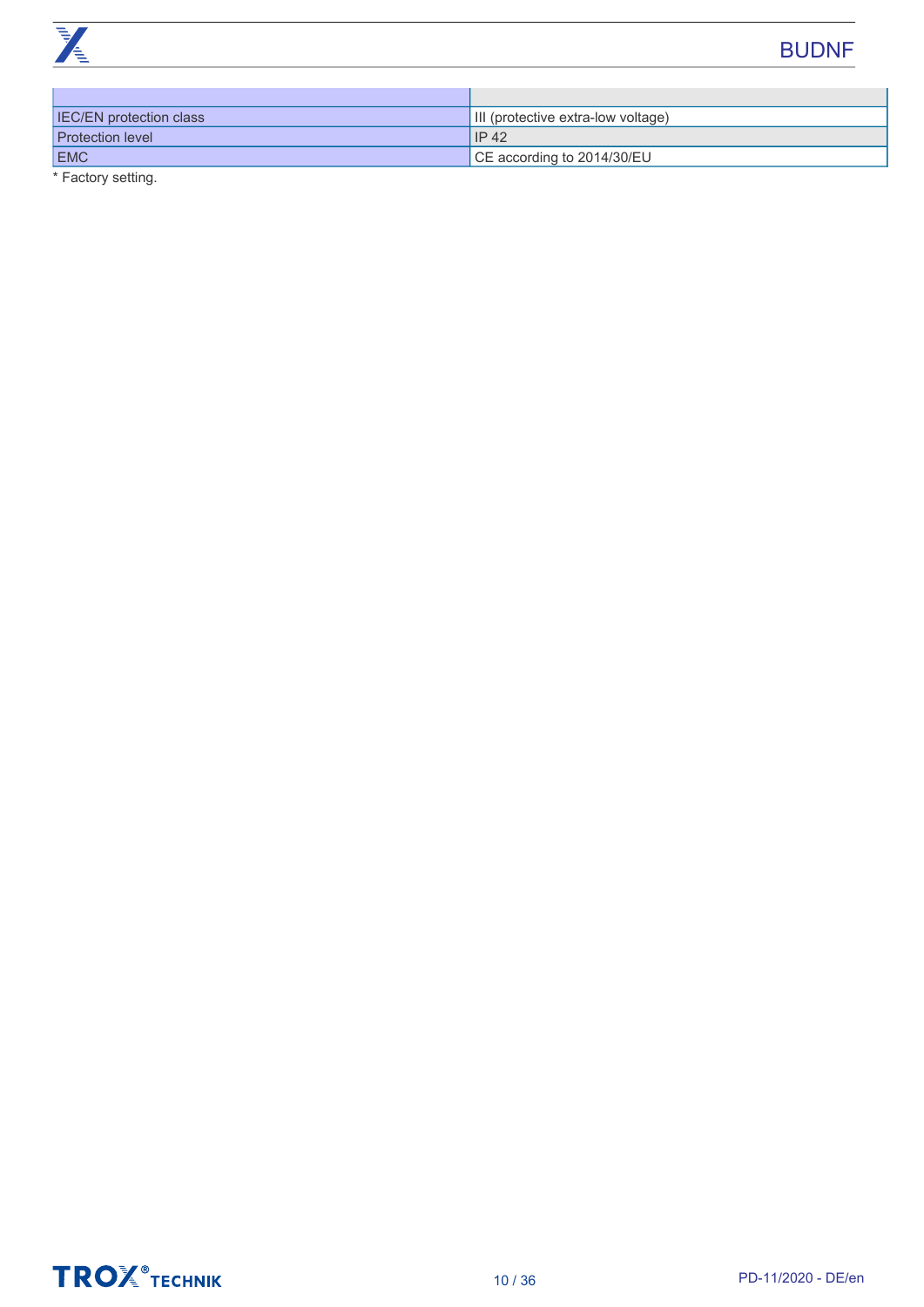#### **Actuator with spring return NF24A-VST TR**



#### **Actuator with spring return NF24A-VST TR**

| Supply voltage                         | from the controller                  |
|----------------------------------------|--------------------------------------|
| Power requirement (operation)          | 5 W                                  |
| Power requirement rating               | 8 VA                                 |
| Self-consumption (idle state)          | 2.5 W                                |
| Torque                                 | 10 Nm                                |
| Running time for 90°                   | 120 s/90°                            |
| Run time of emergency setting function | $<$ 20 s/90 $^{\circ}$               |
| Setpoint value signal input            | from the controller                  |
| IEC protection class                   | III (protective extra-low voltage)   |
| <b>Protection level</b>                | IP54                                 |
| <b>EMC</b>                             | EMC to 2014/30/EU                    |
| Weight                                 | 2.3 kg                               |
| Manual adjustment                      | using crank handle and position lock |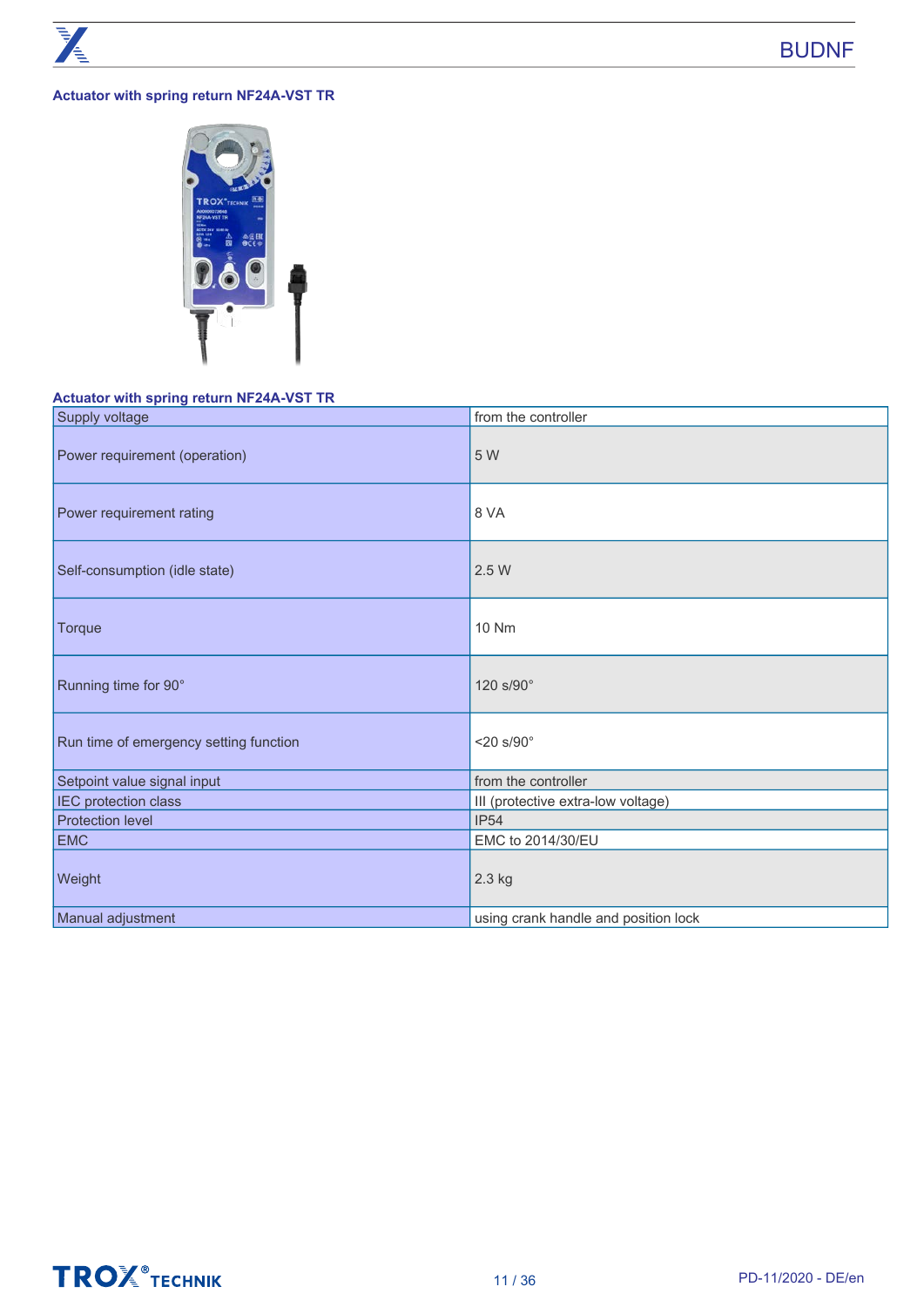

#### **Commissioning**

- On-site adjustment is not required
- Due to the volume flow rates set in the factory, always ensure that the control units are only installed in the specified locations
- After successful installation and wiring the controller is ready for use
- Comply with the volume flow rate control ranges of the VAV terminal units, do not set a volume flow rate which is below the minimum flow rate
- Only briefly remove the protective cap of the control component during wiring
- For operation with the Modbus/BACnet/MP-Bus interface: additional commissioning steps such as user addressing and setting of the communication parameters are required
- For operation with the MP-Bus interface in existing systems as a replacement for the VRP-M controller: activation of the VRP-M compatibility mode is required

#### **Functional scope of service tools**

| <b>Function/parameterisation</b>                | <b>TROX FlowCheck app</b> | <b>PC-Tool</b> | <b>ZTH-EU</b> |
|-------------------------------------------------|---------------------------|----------------|---------------|
| Setting qvmin, qvmax                            | R, W                      | R, W           | R, W          |
| Mode, control signals $0 - 10$ V, $2 - 10$ V DC | R, W                      | R, W           |               |
| Setpoint value setting analogue, Bus            | R, W                      |                |               |
| Modbus, BACnet                                  | R, W                      |                |               |
| MP bus                                          | R, W                      | <b>R.W</b>     |               |
| Setting bus parameters                          | R, W                      |                |               |
| carry out override controls                     | <b>No</b>                 | <b>No</b>      | <b>No</b>     |
| <b>Trend display</b>                            | Yes                       | Yes            |               |

R,W = Function can be read and written.

- = Function is not available for the service tool.

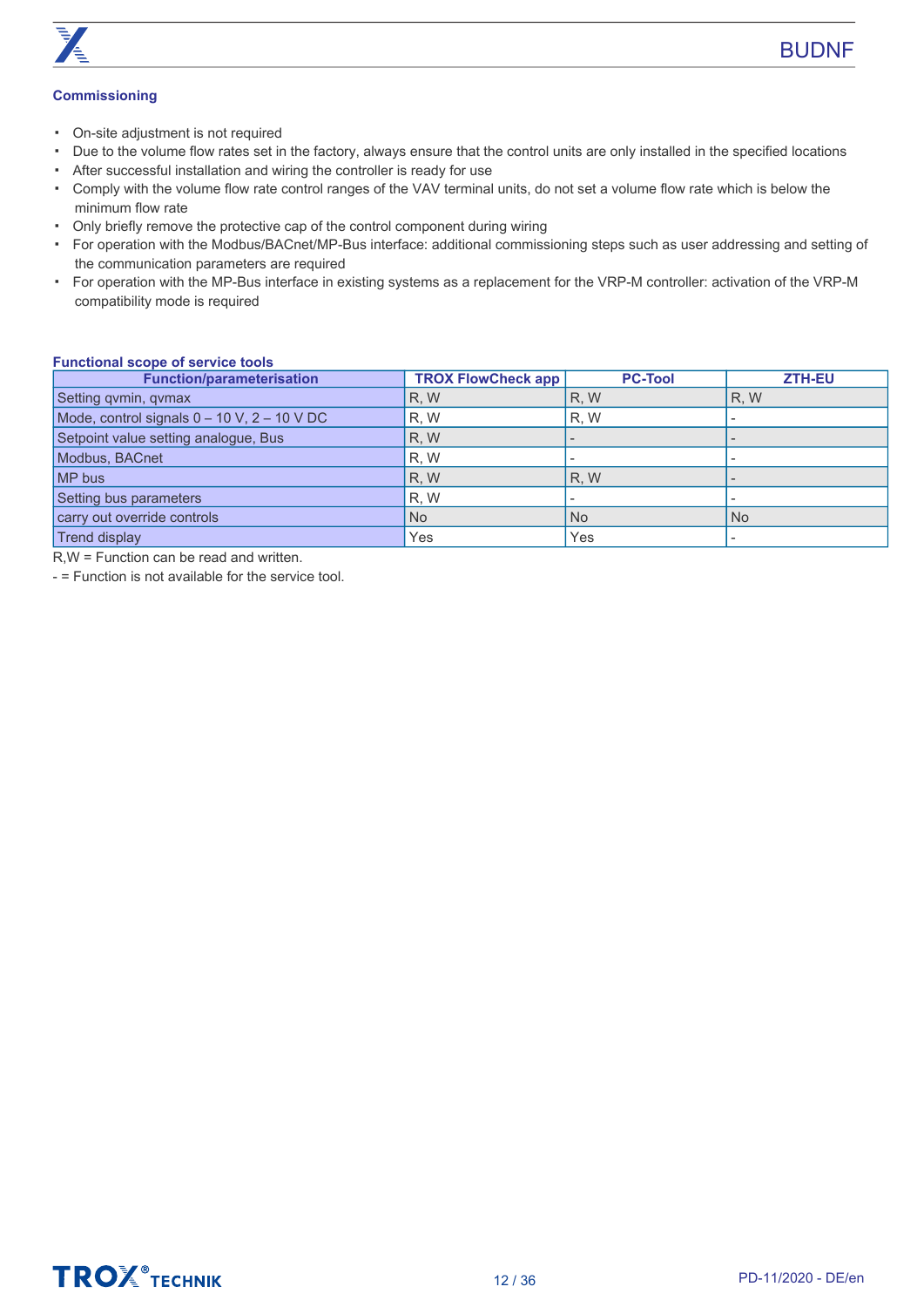|                 |                                   | <b>Communication interface Modbus RTU</b>                                                                                                                                    |                                                                                                                                                                                                        |                   |                |               |
|-----------------|-----------------------------------|------------------------------------------------------------------------------------------------------------------------------------------------------------------------------|--------------------------------------------------------------------------------------------------------------------------------------------------------------------------------------------------------|-------------------|----------------|---------------|
| <b>Number</b>   | <b>Register</b><br><b>Address</b> | <b>Description</b>                                                                                                                                                           | <b>Range Enumeration</b>                                                                                                                                                                               | <b>Unit</b>       | <b>Scaling</b> | <b>Access</b> |
| 1               | 0                                 | Setpoint value between<br>q <sub>vmin</sub> / $\Delta p_{min}$ (reg. address 105) and<br>$q_{\text{max}}/\Delta p_{\text{max}}$ (reg. address 106).<br>$(*1) (*2) (*3) (*4)$ | $0 - 10,000$<br>Factory setting: 0                                                                                                                                                                     | $\%$              | 0.01           | [R/W]         |
| $\overline{2}$  | 1                                 | Override control<br>Overwrites the setpoint value<br>with override control.                                                                                                  | 0: None<br>1: OPEN<br>2: CLOSED<br>3: $q_{\text{vmin}}/\Delta p_{\text{min}}$<br>5: $q_{\text{vmax}}/\Delta p_{\text{max}}$<br>Factory setting: None                                                   |                   |                | <b>WR</b>     |
| 3               | $\overline{2}$                    | Command triggering<br>Triggering of functions for<br>service and test purposes.<br>Command ends automatically<br>with 0.                                                     | 0: None<br>1: Adapting<br>3: Synchronisation<br>Factory setting: None                                                                                                                                  |                   |                | <b>WR</b>     |
| $\overline{4}$  | $\ensuremath{\mathsf{3}}$         | Type of actuator<br>$(*5)$                                                                                                                                                   | 0: Actuator not connected/not<br>known<br>1: Actuator Air/Water with/<br>without safety function<br>2: Volume flow controller VAV/<br><b>EPIV</b><br>3: Fire damper<br>4: Energy Valve<br>5: 6way EPIV |                   |                | <b>RD</b>     |
| 5               | 4                                 | Current damper blade position<br>acc. to mechanical limits.<br>$(*5)$                                                                                                        | $0 - 10,000$                                                                                                                                                                                           | $\%$              | 0.01           | <b>RD</b>     |
| $6\phantom{1}6$ | 5                                 | Blade angle acc. to angle range.<br>$(*5)$                                                                                                                                   | $0 - 9,600$                                                                                                                                                                                            |                   | 0.01           | <b>RD</b>     |
| 7               | 6                                 | Relative volume flow rate related<br>to $q_{\text{vnom}}$ (reg. address 110).<br>$(*6)$                                                                                      | $0 - 15,000$                                                                                                                                                                                           | $\%$              | 0.01           | <b>RD</b>     |
| 8               | $\boldsymbol{7}$                  | Absolute volume flow rate<br>$(*6)$                                                                                                                                          | $0 - q_{\text{vnom}}$                                                                                                                                                                                  | $m^3/h$           | $\mathbf{1}$   | <b>RD</b>     |
| 9               | 8                                 | Sensor value (voltage,<br>resistance, switch)<br>Value dependent on the setting<br>of the sensor type (reg. address<br>$107$ ).                                              | $0 - 65,535$                                                                                                                                                                                           | mV,<br>Ω,<br>0/1, | 0.1            | <b>RD</b>     |
| 10              | $\overline{9}$                    |                                                                                                                                                                              |                                                                                                                                                                                                        |                   |                | $[ - ]$       |
| 11              | 10                                | Absolute volume flow rate in<br>selected volume flow unit acc. to<br>(reg. address 117).<br>(Low word) < $16$ of 32 bit.<br>$(*6)$                                           | $0 - 500,000,000$                                                                                                                                                                                      | UnitSel           | 0.001          | <b>RD</b>     |
| 12              | 11                                | Absolute volume flow rate in<br>selected volume flow unit acc. to<br>(reg. address 117).                                                                                     | $0 - 500,000,000$                                                                                                                                                                                      | <b>UnitSel</b>    | 0.001          | <b>RD</b>     |

## **TROX**<sup>®</sup>TECHNIK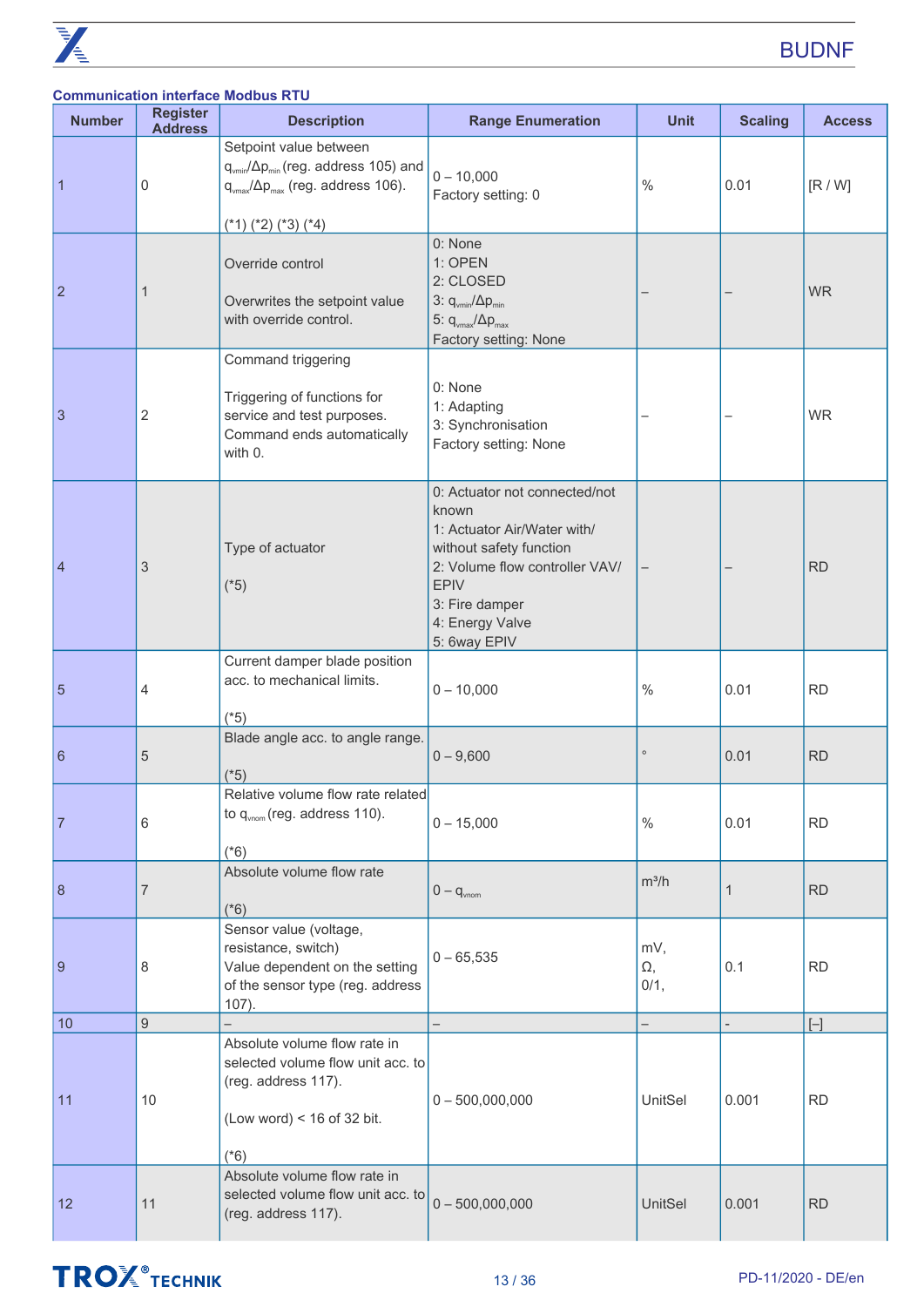

| <b>Number</b> | <b>Register</b><br><b>Address</b> | <b>Description</b>                                                                                                                                          | <b>Range Enumeration</b>                                                                                                                                                                                                                                                                                                                                                                                                                                                                                                                             | <b>Unit</b>    | <b>Scaling</b>           | <b>Access</b> |
|---------------|-----------------------------------|-------------------------------------------------------------------------------------------------------------------------------------------------------------|------------------------------------------------------------------------------------------------------------------------------------------------------------------------------------------------------------------------------------------------------------------------------------------------------------------------------------------------------------------------------------------------------------------------------------------------------------------------------------------------------------------------------------------------------|----------------|--------------------------|---------------|
|               |                                   | (High word) > 16 of 32 bit.                                                                                                                                 |                                                                                                                                                                                                                                                                                                                                                                                                                                                                                                                                                      |                |                          |               |
|               |                                   | $(*6)$                                                                                                                                                      |                                                                                                                                                                                                                                                                                                                                                                                                                                                                                                                                                      |                |                          |               |
|               |                                   | Analogue setpoint value                                                                                                                                     |                                                                                                                                                                                                                                                                                                                                                                                                                                                                                                                                                      |                |                          |               |
| 13            | 12                                | Shows the setpoint value in %<br>with analogue control input<br>signal. Active if reg. address 118<br>$= 0$ (analogue)                                      | $0 - 10,000$                                                                                                                                                                                                                                                                                                                                                                                                                                                                                                                                         | $\frac{0}{0}$  | 0.01                     | <b>RD</b>     |
|               |                                   | Relative differential pressure                                                                                                                              |                                                                                                                                                                                                                                                                                                                                                                                                                                                                                                                                                      |                |                          |               |
| 51            | 50                                | According to application case as<br>per (reg. address 128).                                                                                                 | $0 - 20,000$                                                                                                                                                                                                                                                                                                                                                                                                                                                                                                                                         | $\%$           | 0.01                     | <b>RD</b>     |
| 52            | 51                                | Absolute differential pressure                                                                                                                              | $-1,000 - 15,000$                                                                                                                                                                                                                                                                                                                                                                                                                                                                                                                                    | [Pa]           | 0.1                      | <b>RD</b>     |
| 53            | 52                                |                                                                                                                                                             |                                                                                                                                                                                                                                                                                                                                                                                                                                                                                                                                                      |                |                          | $[-]$         |
| 54            | 53                                | Absolute differential pressure in<br>selected unit (reg. address 145)<br>(Low word) < $16$ of 32 bit.                                                       | $-10,000,000 - 100,000,000$                                                                                                                                                                                                                                                                                                                                                                                                                                                                                                                          | UnitSel        | 0.001                    | <b>RD</b>     |
| 55            | 54                                | Absolute differential pressure in<br>selected unit as per (reg.<br>address 145)                                                                             | $-10,000,000 - 100,000,000$                                                                                                                                                                                                                                                                                                                                                                                                                                                                                                                          | <b>UnitSel</b> | 0.001                    | <b>RD</b>     |
|               |                                   | (High word) > 16 of 32 bit.                                                                                                                                 |                                                                                                                                                                                                                                                                                                                                                                                                                                                                                                                                                      |                |                          |               |
| 100           | 99                                | Bus terminal resistor<br>Indicates whether the terminal<br>resistor (120 $\Omega$ ) is active or<br>deactivated.<br>Can only be set using service<br>tools. | 0: Not active<br>1: active<br>Factory setting: Not active                                                                                                                                                                                                                                                                                                                                                                                                                                                                                            |                |                          | <b>RD</b>     |
| 101           | 100                               | Serial number, part 1<br>Example:<br>00839-31324-064-008.<br>1 <sup>st</sup> part: 00839<br>2 <sup>st</sup> part: 31324<br>3 <sup>st</sup> part: 008        |                                                                                                                                                                                                                                                                                                                                                                                                                                                                                                                                                      |                |                          | <b>RD</b>     |
| 102           | 101                               | Serial number, part 2                                                                                                                                       | -                                                                                                                                                                                                                                                                                                                                                                                                                                                                                                                                                    |                | -                        | <b>RD</b>     |
| 103           | 102                               | Serial number, part 3                                                                                                                                       |                                                                                                                                                                                                                                                                                                                                                                                                                                                                                                                                                      |                |                          | RD            |
| 104           | 103                               | Firmware version<br>Example: 101, version 01.01.                                                                                                            |                                                                                                                                                                                                                                                                                                                                                                                                                                                                                                                                                      |                | $\overline{\phantom{0}}$ | <b>RD</b>     |
| 105           | 104                               | Malfunctions and service<br>information -<br>automatic reset if status has<br>ceased.                                                                       | Bit $0:$ -<br>Bit 1: Mechanical travel too high<br>Bit2: Actuator cannot be moved<br>(e.g. mechanical overload)<br>Bit $3:$ -<br>Bit 4: Error of dP sensor<br>Bit 5: Return air flow detected<br>Bit 6: Volume flow rate too low<br>Bit 7: Flow rate in closed position<br>Bit 8: Internal activity (e.g. test<br>run, adaptation)<br>Bit9: Gear release active<br>Bit10: Bus monitoring triggered<br>Bit 11: Actuator not suitable for<br>application<br>Bit 12: Pressure sensor<br>incorrectly connected<br>Bit 13: Pressure sensor not<br>reached |                |                          | <b>RD</b>     |

## **TROX**<sup>®</sup>TECHNIK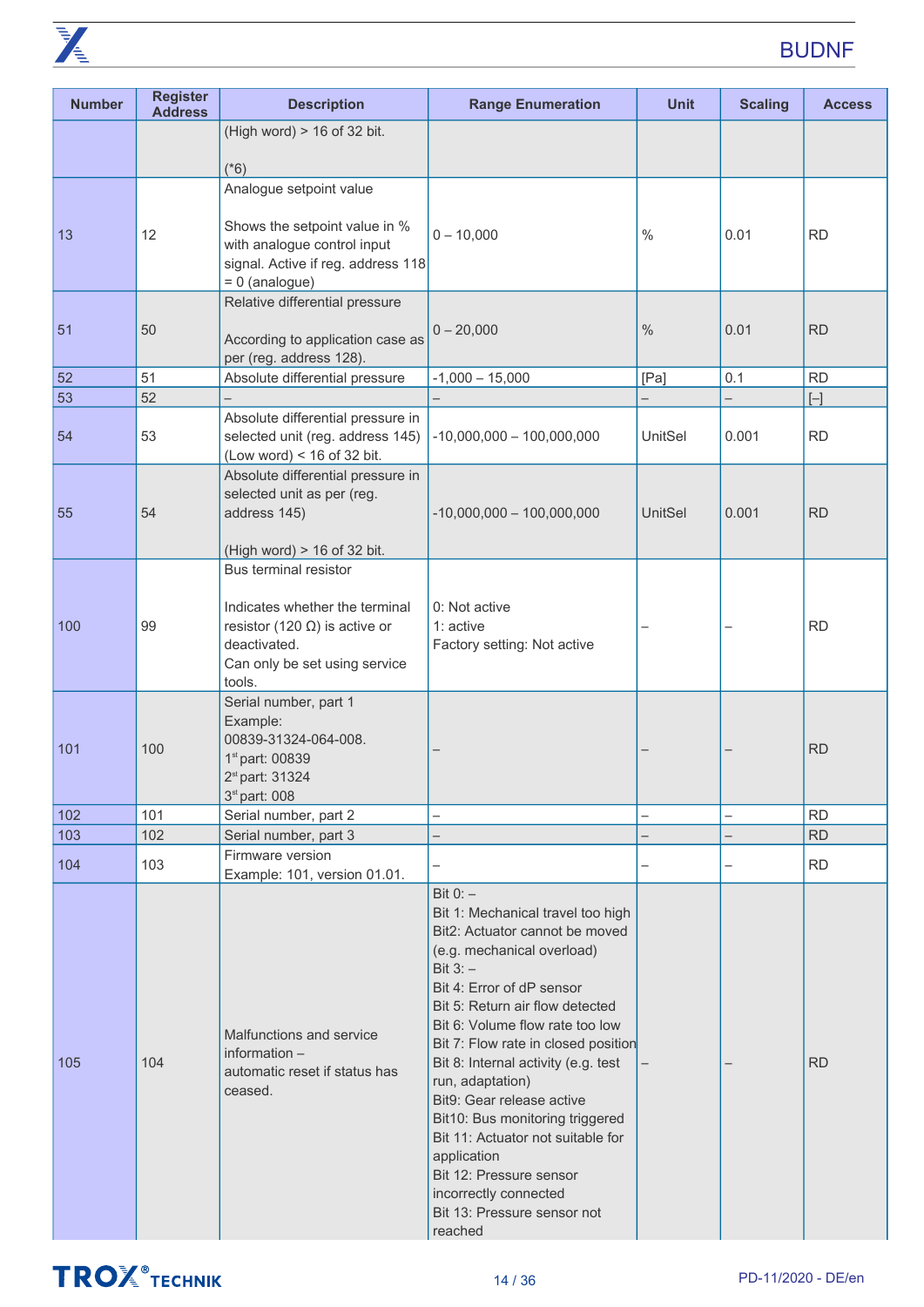

| <b>Number</b> | <b>Register</b><br><b>Address</b> | <b>Description</b>                                                                                                                                                                                                                                                                                                                                                                                                                                                                                                                                 | <b>Range Enumeration</b>                                                           | <b>Unit</b> | <b>Scaling</b>    | <b>Access</b> |
|---------------|-----------------------------------|----------------------------------------------------------------------------------------------------------------------------------------------------------------------------------------------------------------------------------------------------------------------------------------------------------------------------------------------------------------------------------------------------------------------------------------------------------------------------------------------------------------------------------------------------|------------------------------------------------------------------------------------|-------------|-------------------|---------------|
|               |                                   |                                                                                                                                                                                                                                                                                                                                                                                                                                                                                                                                                    | Bit 14: Error in dP sensor<br>outside of measuring range                           |             |                   |               |
| 106           | 105                               | Setting work areas qvmin/ $\Delta p_{min}$<br>Requirements: $q_{\text{vmin}}/\Delta p_{\text{min}} < q_{\text{vmax}}/ 0 - q_{\text{vmax}}/\Delta p_{\text{max}} $<br>$\Delta p_{\text{max}}$<br>Vmax in the area $0 - 100$ % of<br>$q_{\text{vnom}}/\Delta p_{\text{nominal}}$                                                                                                                                                                                                                                                                     |                                                                                    | $\%$        | 0.01              | <b>WR</b>     |
| 107           | 106                               | Setting work areas $q_{\text{vmax}}/\Delta p_{\text{max}}$<br>Requirements: $q_{\text{max}}/\Delta p_{\text{max}} < q_{\text{min}}/$<br>$\Delta p_{min}$<br>Vmax in the area $20 - 100$ % of<br>$q_{\text{vnom}}/\Delta p_{\text{nominal}}$                                                                                                                                                                                                                                                                                                        | $2,000 - 10,000$                                                                   | $\%$        | 0.01              | <b>WR</b>     |
| 108           | 107                               | Type of sensor<br>If reg. address $118 = 0$<br>(analogue), then reg. address<br>$107 = 1$ (active) for mV.                                                                                                                                                                                                                                                                                                                                                                                                                                         | 0: None<br>1: active<br>2: Passive<br>$3: -$<br>4: Switch<br>Factory setting: None |             |                   | <b>WR</b>     |
| 109           | 108                               | Bus timeout monitoring<br>If there is a bus timeout, the<br>actuator moves into a position<br>specified here.<br>The position is mech. limited,<br>$q_{\text{vmin}}/\Delta p_{\text{min}}$ and $q_{\text{vmax}}/\Delta p_{\text{max}}$ have no<br>impact.<br>Release if no change takes<br>place in reg. address 1 or reg.<br>address 2 in the specified time<br>for reg. address 109.<br>Display of release in reg.<br>address 104.<br>In hybrid mode, bus timeout<br>activation is deactivated.<br>Bus timeout time: acc. to reg.<br>address 109 | $0 - 10,000$<br>Factory setting: 0                                                 | $\%$        | 0.01              | <b>WR</b>     |
| 110           | 109                               | Time until release bus timeout<br>monitoring<br>If reg. $108 \neq 0$ , then the initial<br>automatic status is reg. 108 =<br>120 s.                                                                                                                                                                                                                                                                                                                                                                                                                | $0 - 3,600$<br>0: inactive<br>Factory setting: deactivated                         | s           | 1                 | <b>WR</b>     |
| 113           | 112                               | Nominal volume flow rate in<br>selected volume flow unit acc.<br>(reg. address 117)<br>(Low word) < $16$ of 32 bit.                                                                                                                                                                                                                                                                                                                                                                                                                                | $0 - 60,000,000$                                                                   | UnitSel     | 0.001             | <b>RD</b>     |
| 114           | 113                               | Nominal volume flow rate in<br>selected volume flow unit acc.<br>(reg. address 117)<br>(High word) > 16 of 32 bit.                                                                                                                                                                                                                                                                                                                                                                                                                                 | $0 - 60,000,000$                                                                   | UnitSel     | 0.001             | <b>RD</b>     |
| 115           | 114                               |                                                                                                                                                                                                                                                                                                                                                                                                                                                                                                                                                    | $\overline{\phantom{0}}$                                                           |             | $\qquad \qquad -$ | $[-]$         |

## **TROX** TECHNIK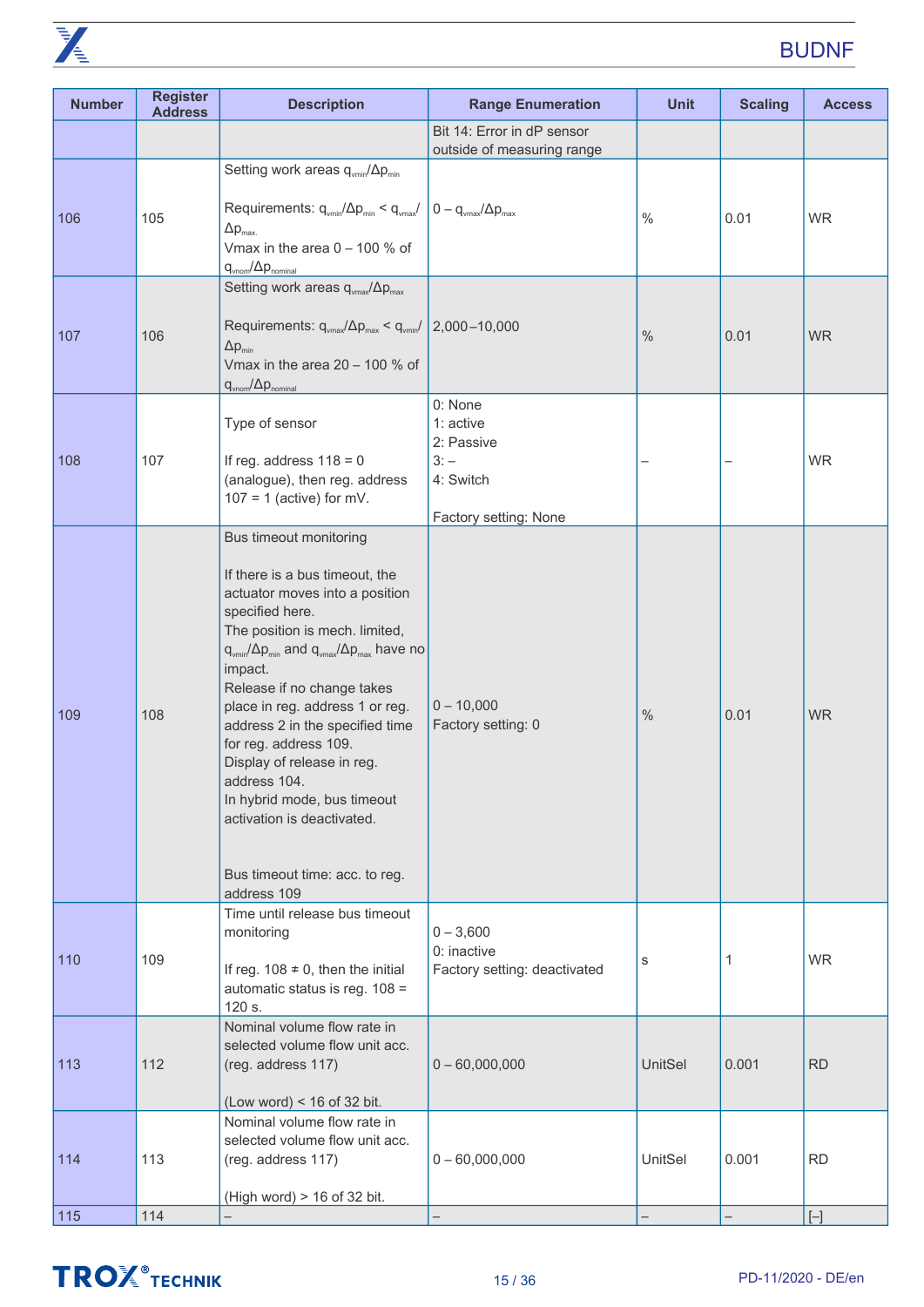

| <b>Number</b> | <b>Register</b><br><b>Address</b> | <b>Description</b>                                                                                                                                                                                                                                                                               | <b>Range Enumeration</b>                                                                             | <b>Unit</b>    | <b>Scaling</b> | <b>Access</b> |
|---------------|-----------------------------------|--------------------------------------------------------------------------------------------------------------------------------------------------------------------------------------------------------------------------------------------------------------------------------------------------|------------------------------------------------------------------------------------------------------|----------------|----------------|---------------|
| 116           | 115                               |                                                                                                                                                                                                                                                                                                  |                                                                                                      |                |                | $[ - ]$       |
| 117           | 116                               | Control mode                                                                                                                                                                                                                                                                                     | 0: Position control (open loop)<br>1: Volume flow control<br>Factory setting: Volume flow<br>control |                |                | [R]           |
| 118           | 117                               | Unit selection -<br>Unit selection for reg. address<br>11 and 12.                                                                                                                                                                                                                                | $0: -$<br>1: m <sup>3</sup> /h<br>2: I/s<br>$3: -$<br>$4: -$<br>$5: -$<br>6: cfm                     |                |                | <b>WR</b>     |
| 119           | 118                               | Setpoint value setting<br>If reg. address $118 = 0$<br>(analogue), then reg. address 12 1: Bus (Modbus, BACnet, MP-<br>$=$ active.<br>If reg. address $118 = 1$ (Bus),<br>then reg. address $1 =$ active.                                                                                        | 0: Analogue $(0 - 10 \text{ V}, 2 - 10 \text{ V})$<br>Bus)<br>Factory setting: Analogue              |                |                | <b>WR</b>     |
| 120           | 119                               | Pressure operating mode<br>Only for VRU-M1R-M/B TR.                                                                                                                                                                                                                                              | 0: Negative pressure<br>1: Positive pressure                                                         |                | -              | <b>WR</b>     |
| 121           | 120                               |                                                                                                                                                                                                                                                                                                  |                                                                                                      |                |                | $[ - ]$       |
| 122           | 121                               |                                                                                                                                                                                                                                                                                                  |                                                                                                      |                |                | $[ - ]$       |
| 123           | 122                               |                                                                                                                                                                                                                                                                                                  |                                                                                                      |                |                | $[ - ]$       |
| 124           | 123                               | Room pressure cascade<br>release<br>Only available if reg. address<br>$124 = 0$ (volume flow control) or<br>2 (room pressure control).                                                                                                                                                           | 0: inactive<br>1: active<br>2: active fast (only for VRU-<br>M1R-M/B TR)                             |                |                | <b>RD</b>     |
| 125           | 124                               | Applications                                                                                                                                                                                                                                                                                     | 0: Volume flow control<br>1: Pressure control<br>2: Room pressure control<br>3: Flow measurement     |                | -              | <b>RD</b>     |
| 126           | 125                               | Unit height                                                                                                                                                                                                                                                                                      | $0 - 3,000$<br>Factory setting: 0                                                                    | m              | $\mathbf{1}$   | <b>WR</b>     |
| 127           | 126                               | Nominal differential pressure in<br>the selected unit as per (reg.<br>address 145)<br>More info in (reg. address 128)                                                                                                                                                                            | $D3: 0 - 50000$<br>$M1: 0 - 60000$<br>$M1R: 0 - 60000$                                               | <b>UnitSel</b> | —              | <b>RD</b>     |
| 128           | 127                               |                                                                                                                                                                                                                                                                                                  | $\overline{\phantom{0}}$                                                                             |                |                | $[ - ]$       |
| 129           | 128                               | Nominal differential pressure in<br>Pa<br>If reg. address $124 = 0$ (volume<br>flow control), then reg. address<br>110 as $q_{vnom}$ .<br>If reg. address $124 = 1$<br>(differential pressure control) or<br>2 (room pressure control), then<br>the maximum is defined by the<br>diff. pressure. | $D3: 0 - 500$<br>$M1: 0 - 600$<br>$M1R: 0 - 750$                                                     | Pa             | 0.1            | <b>RD</b>     |

## **TROX**<sup>®</sup>TECHNIK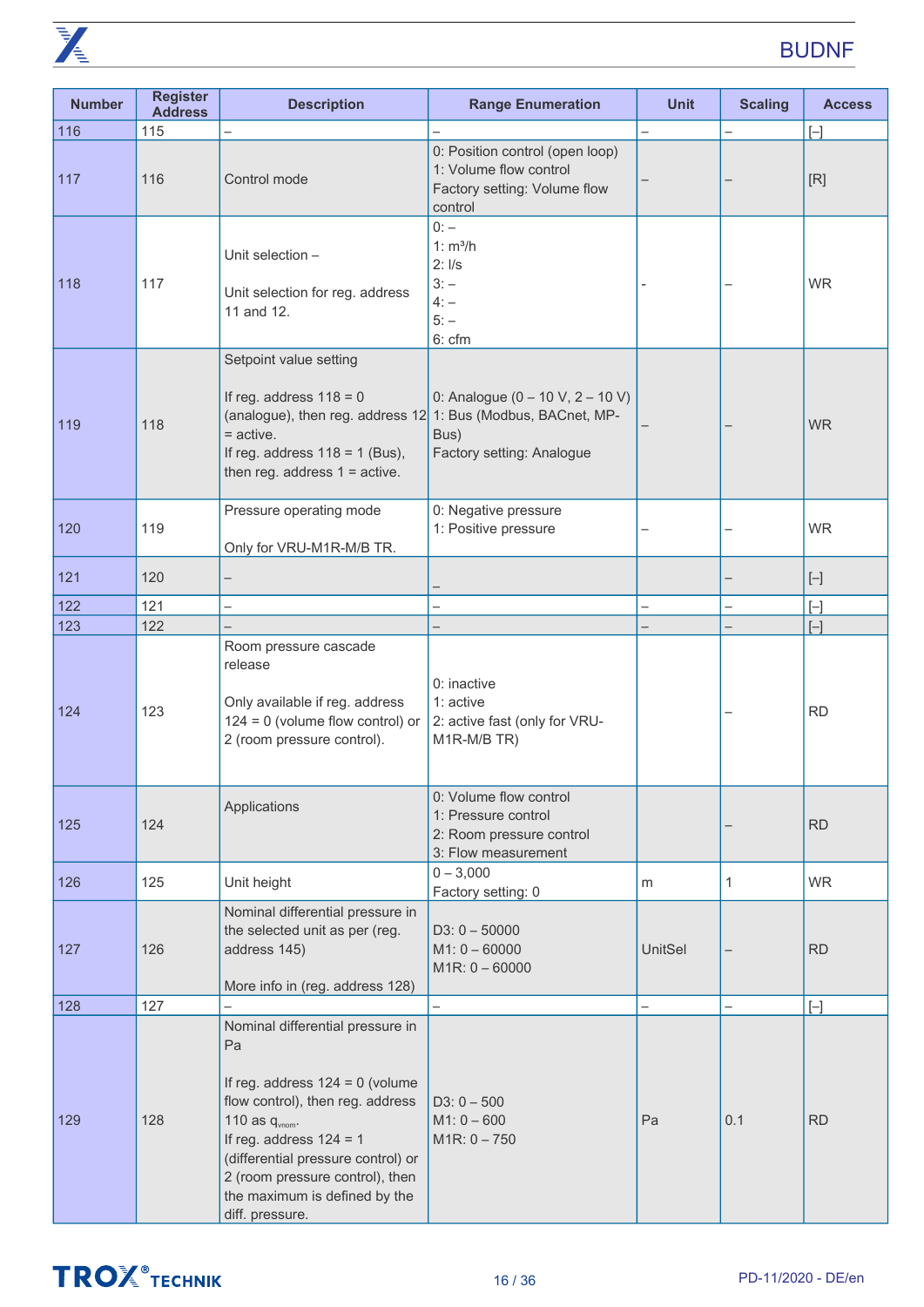

| <b>Number</b> | <b>Register</b><br><b>Address</b> | <b>Description</b>                                              | <b>Range Enumeration</b> | <b>Unit</b> | <b>Scaling</b> | <b>Access</b> |
|---------------|-----------------------------------|-----------------------------------------------------------------|--------------------------|-------------|----------------|---------------|
| 146           | 145                               | Selection of the pressure unit                                  | 0: pascal                |             |                |               |
|               |                                   | $1: -$<br>The selected unit is displayed in $ 2$ : water column |                          |             | -              | $[ - ]$       |
|               |                                   |                                                                 |                          |             |                |               |
|               |                                   | (reg. address 126).                                             | Factory setting: pascal  |             |                |               |
| 147           | 146                               |                                                                 | 0:K                      |             |                | <b>WR</b>     |
|               |                                   | Selection of temperature unit                                   | $1: {}^{\circ}C$         |             |                |               |
|               |                                   |                                                                 | $2: \degree F$           |             |                |               |
|               |                                   |                                                                 | Factory setting: °C (2)  |             |                |               |

RD = Register can only be read

WR = Register can be read and written

(\*1) If reg. address  $118 = 1$  (Bus), then reg. address  $0 =$  active.

( $*2$ ) If reg. address 124 = 0 (volume flow control), then reg. address 0 = volume flow rate.

(\*3) If reg. address 124 = 0 (volume flow control) and reg. address 116 = 0 (position control), then reg. address = damper blade position.

(\*4) If reg. address 124 = 1 (differential pressure control) or 2 (room pressure control), then reg. address = pressure.

(\*5) If reg. address 124 = 2 (room pressure control) or 3 (volume flow rate measurement), then reg. address = deactivated 65.535.

(\*6) If reg. address 124 = 1 (differential pressure control) or 2 (room pressure control), then reg. address = deactivated 65.535.

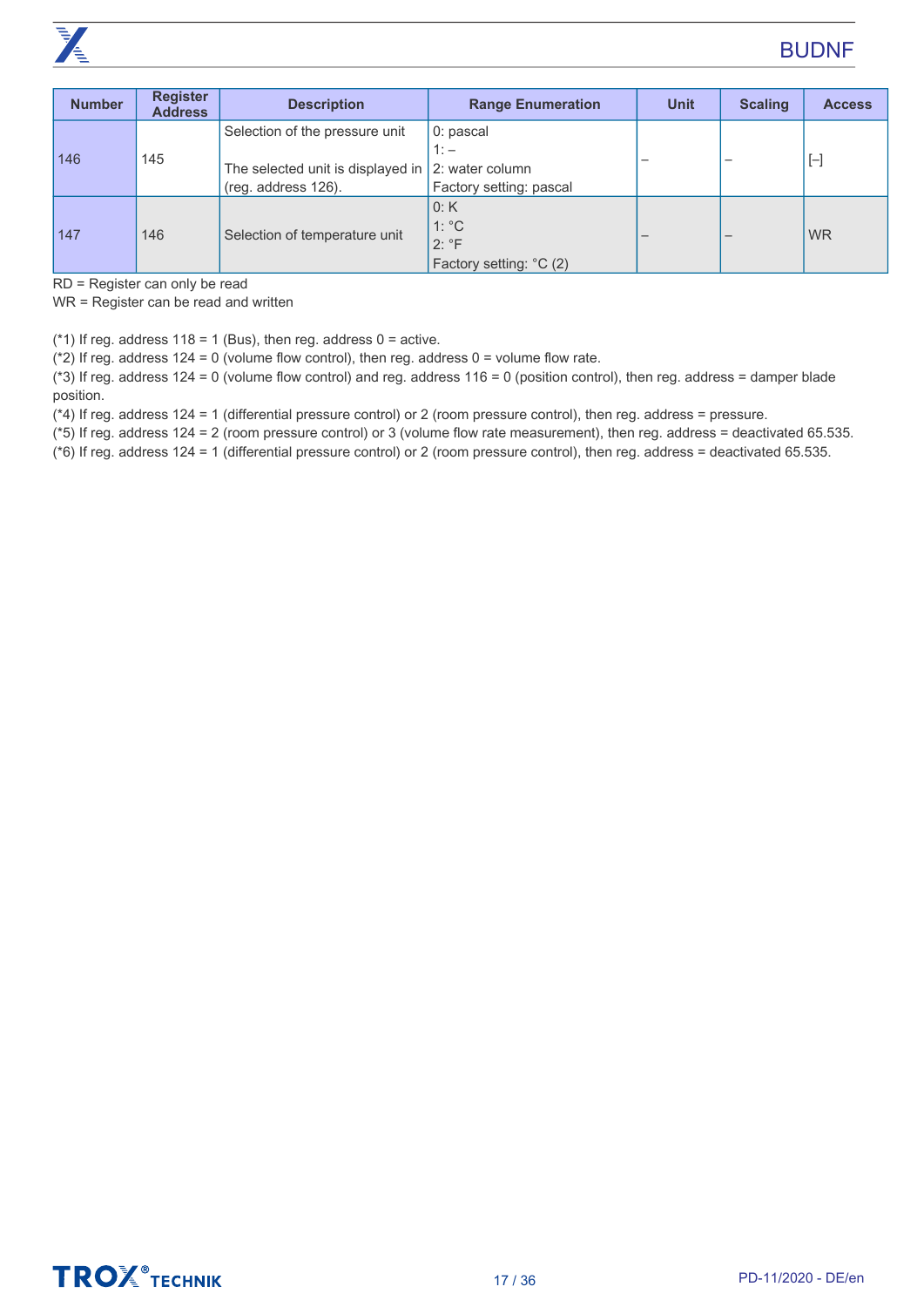#### **Protocol Implementation Conformance Statement – PICS (general information)**

| <b>Date</b>                                              | 2020-06-11                                                                                                                                                                                                                                                                                                                                                                                                           |
|----------------------------------------------------------|----------------------------------------------------------------------------------------------------------------------------------------------------------------------------------------------------------------------------------------------------------------------------------------------------------------------------------------------------------------------------------------------------------------------|
| Vendor name                                              | <b>TROX GmbH</b>                                                                                                                                                                                                                                                                                                                                                                                                     |
| <b>Vendor ID</b>                                         | 329                                                                                                                                                                                                                                                                                                                                                                                                                  |
| Product name                                             | VRU-D3-BAC, VRU-M1-BAC, VRU-M1R-BAC                                                                                                                                                                                                                                                                                                                                                                                  |
| Product model number                                     | VRU-BAC                                                                                                                                                                                                                                                                                                                                                                                                              |
| Application software version                             | 01.02.0001                                                                                                                                                                                                                                                                                                                                                                                                           |
| Firmware revision                                        | 10.02.0000                                                                                                                                                                                                                                                                                                                                                                                                           |
| <b>BACnet Protocol Revision</b>                          | 12                                                                                                                                                                                                                                                                                                                                                                                                                   |
| <b>Product description</b>                               | Controller for VAV/CAV and pressure applications                                                                                                                                                                                                                                                                                                                                                                     |
| <b>BACnet Standard Device Profile</b>                    | <b>BACnet Application Specific Controller (B-ASC)</b>                                                                                                                                                                                                                                                                                                                                                                |
| <b>BACnet Interoperability Building Blocks Supported</b> | Data Sharing - ReadProperty-B (DS-RP-B)<br>Data Sharing - ReadPropertyMultiple-B (DS-RPM-B)<br>Data Sharing - WriteProperty-B (DS-WP-B)<br>Data Sharing - WritePropertyMultiple-B (DS-WPM-B)<br>Data Sharing - COV-B (DS-COV-B)<br>Device Management - DynamicDeviceBinding-B (DM-DDB-B)<br>Device Management - DynamicObjectBinding-B (DM-DOB-B)<br>Device Management - DeviceCommunicationControl-B (DM-DCC-<br>B) |
| <b>Segmentation Capability</b>                           | <b>No</b>                                                                                                                                                                                                                                                                                                                                                                                                            |
| Data Link Layer Options                                  | MS/TP master, baud rates: 9600, 19200, 38400, 76800, 115200                                                                                                                                                                                                                                                                                                                                                          |
| <b>Device Address Binding</b>                            | No static device binding supported                                                                                                                                                                                                                                                                                                                                                                                   |
| <b>Networking Options</b>                                | None                                                                                                                                                                                                                                                                                                                                                                                                                 |
| <b>Character Sets Supported</b>                          | ISO 10646 (UTF-8)                                                                                                                                                                                                                                                                                                                                                                                                    |
| <b>Gateway Options</b>                                   | None                                                                                                                                                                                                                                                                                                                                                                                                                 |
| <b>Network Security Options</b>                          | Non-secure Device                                                                                                                                                                                                                                                                                                                                                                                                    |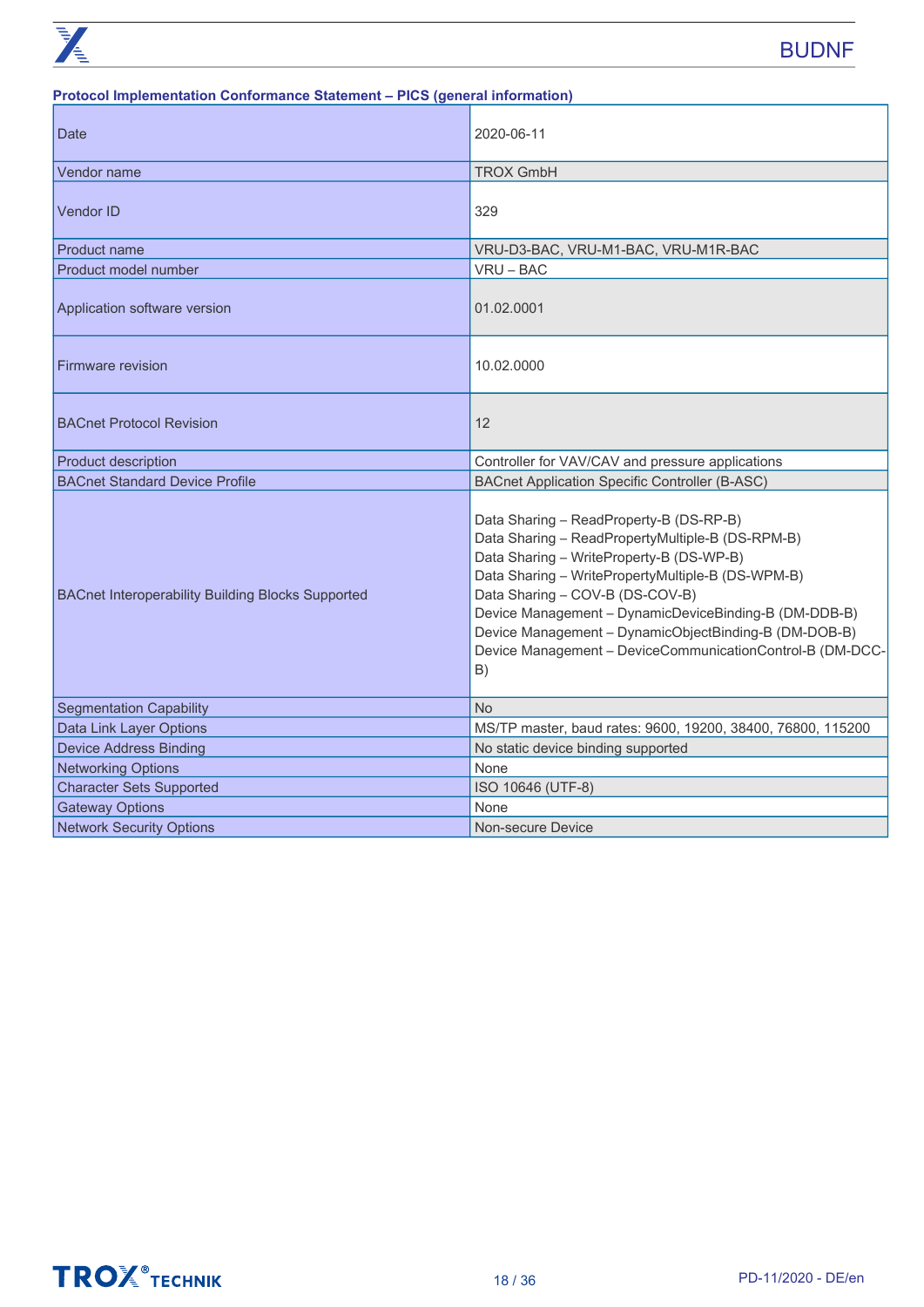

#### **Object processing**

| <b>Object type</b>       | <b>Optional properties</b>                                                                                         | <b>Writeable properties</b>                                                                                                                                                                   |
|--------------------------|--------------------------------------------------------------------------------------------------------------------|-----------------------------------------------------------------------------------------------------------------------------------------------------------------------------------------------|
| Analogue input [Al]      | Description<br><b>COV</b> Increment                                                                                | <b>COV</b> Increment                                                                                                                                                                          |
| Analogue Output [AO]     | Description<br>COV Increment                                                                                       | <b>Present Value</b><br>COV Increment<br>Relinquish Default                                                                                                                                   |
| Analogue Value [AV]      | Description<br><b>COV</b> Increment                                                                                | <b>Present Value</b><br><b>COV</b> Increment                                                                                                                                                  |
| <b>Binary Input [BI]</b> | Description<br><b>Active Text</b><br><b>Inactive Text</b>                                                          |                                                                                                                                                                                               |
| <b>Device</b>            | Description<br>Location<br><b>Active COV Subscriptions</b><br>Max Master<br>Max Info Frames<br><b>Profile Name</b> | Object identifier<br><b>Object Name</b><br>Location<br>Description<br>APDU Timeout (1000 - 60000)<br>Number Of APDU Retries (0 - 10)<br>Max Master $(1 - 127)$<br>Max Info Frames $(1 - 255)$ |
| Multi-state Input [MI]   | Description<br><b>State Text</b>                                                                                   |                                                                                                                                                                                               |
| Multi-state Output [MO]  | Description<br><b>State Text</b>                                                                                   | <b>Present Value</b><br>Relinquish Default                                                                                                                                                    |
| Multi-state Value [MV]   | Description<br><b>State Text</b>                                                                                   | Present Value (if marked)                                                                                                                                                                     |

#### **Processing of services**

▪ The device does not support the services "Create object" and "Delete object"

- The specified maximum length of the writable character strings is based on single-byte characters
	- 1. Object name 32 characters
	- 2. Location 64 characters
	- 3. Description 64 characters
- The device supports the DeviceCommunicationControl Services, no password necessary
- A maximum of 6 active COV subscriptions with a run time of 1 28800 s (maximum of 8 h) is supported

## **TROX** TECHNIK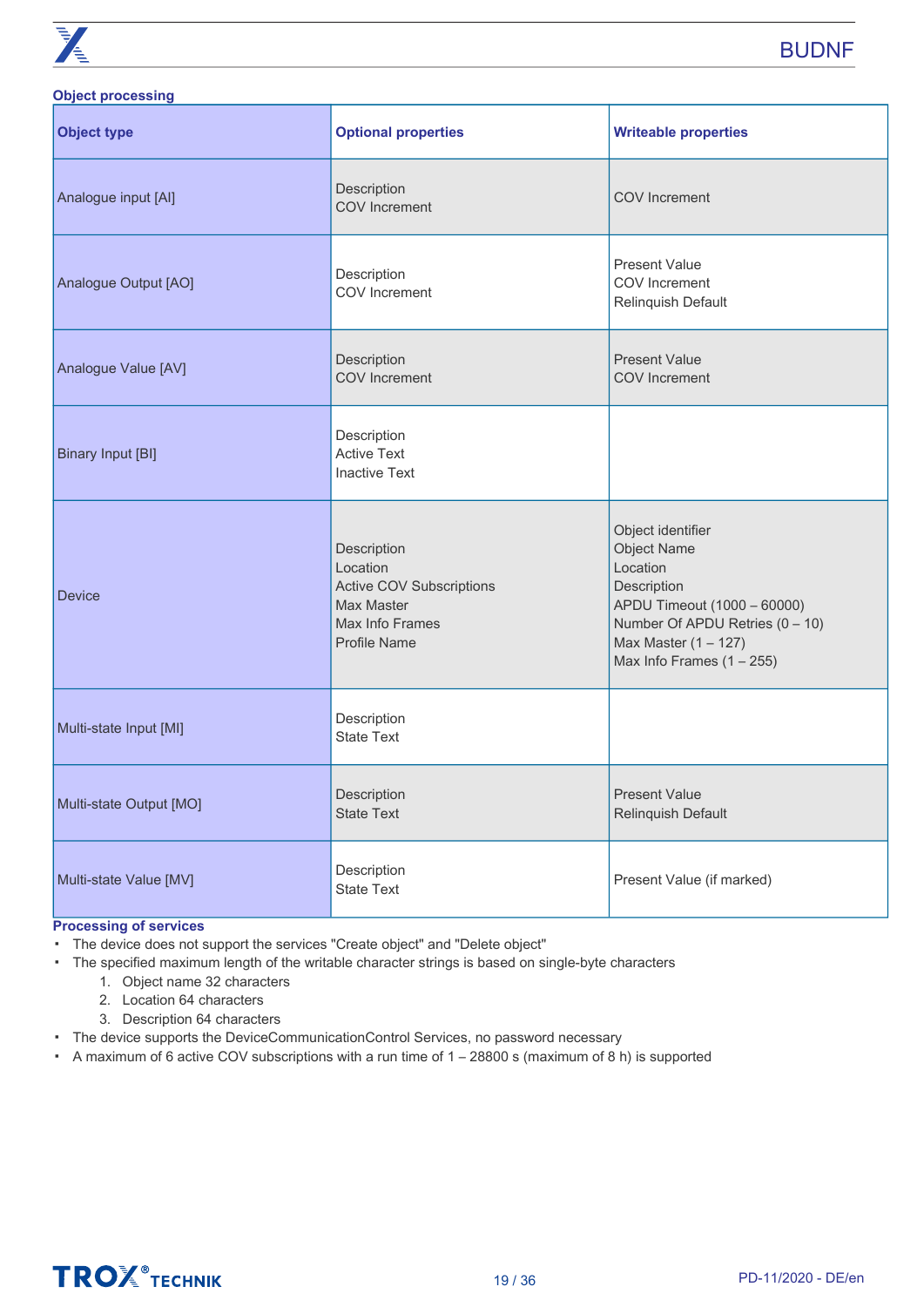#### **Communication interface BACnet MS/TP**

| <b>Object Name</b> | <b>Object Type</b> | <b>Description</b>                                                                                                                                                                                                                                                                                                                                                                                     | <b>Values</b>       | <b>COV Increment   Access</b>           |           |
|--------------------|--------------------|--------------------------------------------------------------------------------------------------------------------------------------------------------------------------------------------------------------------------------------------------------------------------------------------------------------------------------------------------------------------------------------------------------|---------------------|-----------------------------------------|-----------|
| <b>Device</b>      | Device             |                                                                                                                                                                                                                                                                                                                                                                                                        | $0 - 4,194,302$     |                                         | <b>WR</b> |
|                    | [Inst.No]          |                                                                                                                                                                                                                                                                                                                                                                                                        | Factory setting: 1  |                                         |           |
| <b>RelPos</b>      | AI[1]              | Damper blade position in %<br>Status flags: (*1), (*2)                                                                                                                                                                                                                                                                                                                                                 | $0 - 100$           | $0.01 - 100$<br>Factory setting: 1      | <b>RD</b> |
| AbsPos             | AI[2]              | Absolute position in °<br>Angular position corresponding to the<br>entire rotation range.<br>Status flags: (*1), (*2)                                                                                                                                                                                                                                                                                  | $0$ – max. angle    | $0.01 - 90$<br>Factory setting: 1       | <b>RD</b> |
| SpAnalogue         | AI[6]              | Analogue setpoint value in %<br>Shows the analogue setpoint value<br>according to the selected application<br>flow rate, pressure, damper blade<br>position as per ApplicationSel MV[2].<br>If setpoint value setting in SpSource<br>$MV[122] = 1$ (analogue), then<br>SpAnalog Al[6] = active.<br>The analogue setpoint value is limited<br>by Min AV[97] and Max AV[98].<br>Status flags: (*1), (*3) | $0 - 100$           | $0.01 - 100$<br>Factory setting: 1      | <b>RD</b> |
| <b>RelDeltaP</b>   | AI[9]              | Relative differential pressure in %<br>with respect to DeltaPnom_Pa<br>AV[122]                                                                                                                                                                                                                                                                                                                         | $0 - 150$           | $0.01 - 150$<br>Factory setting: 1      | <b>RD</b> |
| <b>RelFlow</b>     | AI[10]             | Relative volume flow rate in % related<br>to Vnom_m3h AV[112]<br>Status flags: (*4)                                                                                                                                                                                                                                                                                                                    | $0 - 150$           | $0.01 - 150$<br>Factory setting: 1      | <b>RD</b> |
| AbsFlow_m3h        | AI[12]             | Absolute volume flow rate in m <sup>3</sup> /h<br>Status flags: (*4)                                                                                                                                                                                                                                                                                                                                   | $0 - 60,000$        | $1 - 60,000$<br>Factory setting:<br>10  | <b>RD</b> |
| DeltaP_UnitSel     | AI[18]             | Absolute differential pressure in<br>selected unit as per UnitSelPressure<br>MV[127]                                                                                                                                                                                                                                                                                                                   | $-10,000 - 100,000$ | $0.001 - 100,000$<br>Factory setting: 1 | <b>RD</b> |
| AbsFlow_UnitSel    | AI[19]             | Absolute volume flow rate in selected<br>unit as per UnitSelAirFlow MV[121]<br>Status flags: (*4)                                                                                                                                                                                                                                                                                                      | $0 - 500,000$       | $0.01 - 500,000$<br>Factory setting: 1  | <b>RD</b> |
| Sens1Analogue      | AI[20]             | Sensor 1 as analogue value<br>If Sensor1Type MV[220] = $2$ (active),<br>then display = analogue value in $0 -$<br>10 V.<br>If Sensor1Type MV[220] = $3$<br>(passive), then display = resistance<br>value.<br>If RmPCascade MV[10] = $2$ (enabled)<br>or 3 (quickly enabled), then the<br>sensor input is not available.<br>Status flags: (*5)                                                          | $0 - 65535$         | $0.01 - 1000$<br>Factory setting: 1     | <b>RD</b> |

## **TROX**<sup>®</sup>TECHNIK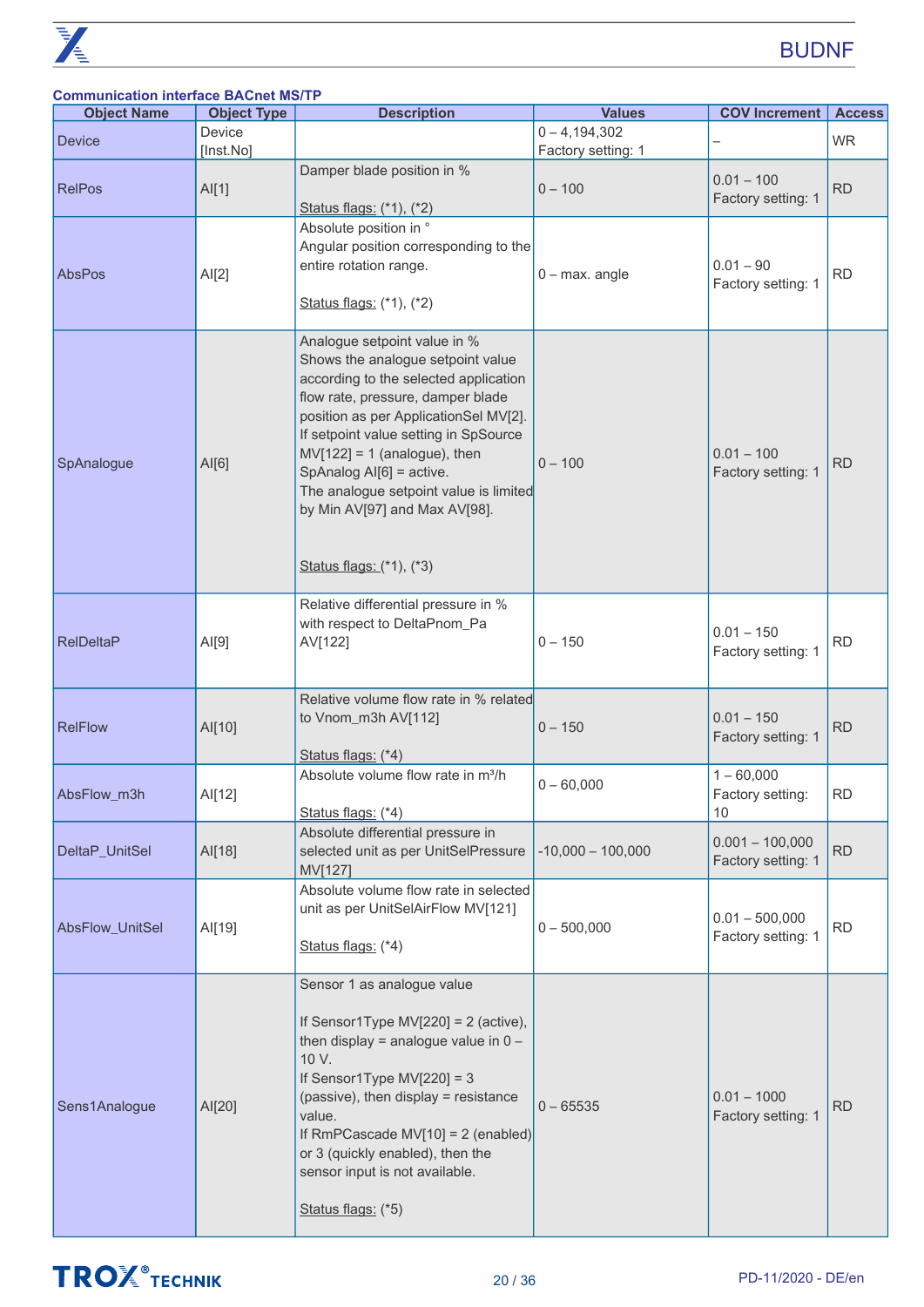

| <b>Object Name</b> | <b>Object Type</b> | <b>Description</b>                                                                                                                                                                                                                                                                                                                                                                                                                                                                                                    | <b>Values</b>                                   | <b>COV Increment</b>                   | <b>Access</b> |
|--------------------|--------------------|-----------------------------------------------------------------------------------------------------------------------------------------------------------------------------------------------------------------------------------------------------------------------------------------------------------------------------------------------------------------------------------------------------------------------------------------------------------------------------------------------------------------------|-------------------------------------------------|----------------------------------------|---------------|
| DeltaP_Pa          | AI[29]             | Absolute differential pressure in Pa                                                                                                                                                                                                                                                                                                                                                                                                                                                                                  | $0 - 600$                                       | $0.01 - 600$<br>Factory setting:<br>10 | <b>RD</b>     |
| <b>SpRel</b>       | AO[1]              | Relative setpoint value in %<br>The rel. setpoint value depends on<br>the application (flow rate/pressure/<br>damper blade position).<br>If SpSource MV[122] = $2$ (bus), then<br>SpRel AO[1] = active.<br>The analogue setpoint value is limited<br>by Min AV[97] and Max AV[98].<br>Status flags: (*1), (*2)                                                                                                                                                                                                        | $0 - 100$<br>Factory setting: 0                 | $0.01 - 100$<br>Factory setting: 1     | С             |
| Min                | AV[97]             | Minimum setpoint value in % $(q_{\text{win}}/q)$<br>$P_{min}$ )<br>Requirement:<br>$q_{\text{vmin}}/\Delta p_{\text{min}} < q_{\text{vmax}}/\Delta p_{\text{max}}$<br>$q_{\text{vmin}}/\Delta p_{\text{min}}$ in the range 0 - 100 & $q_{\text{vnom}}/$<br>$\Delta p_{nom}$                                                                                                                                                                                                                                           | $0 - q_{\text{vmax}}/\Delta p_{\text{max}}$     | $0.01 - 100$<br>Factory setting: 1     | <b>WR</b>     |
| Max                | AV[98]             | Maximum setpoint value in % $(q_{max}/q_{max})$<br>$P_{max}$ )<br>Requirement:<br>$q_{\text{vmax}}/\Delta p_{\text{max}} > q_{\text{vmin}}/\Delta p_{\text{min}}$<br>q <sub>vmax</sub> /P <sub>max</sub> in the range 20 - 100 % of<br>$q_{\text{vnom}}/P_{\text{nom}}$                                                                                                                                                                                                                                               | $q_{\text{vmin}}/\Delta p - 100$                | $0.01 - 100$<br>Factory setting: 1     | <b>WR</b>     |
| Vnom_m3h           | AV[112]            | Nominal volume flow rate in m <sup>3</sup> /h                                                                                                                                                                                                                                                                                                                                                                                                                                                                         | $0 - 50,000$                                    | $0.01 - 50,000$<br>Factory setting: 1  | <b>RD</b>     |
| Vnom_UnitSel       | AV[119]            | Nominal volume flow rate in selected<br>unit as per UnitSel MV[121]                                                                                                                                                                                                                                                                                                                                                                                                                                                   | $0 - 250,000$                                   | $0.01 - 1,000$ :<br>Factory setting: 1 | <b>RD</b>     |
| SystemAltitude     | AV[120]            | System altitude in metres above sea<br>level                                                                                                                                                                                                                                                                                                                                                                                                                                                                          | $0 - 3,000$                                     | $1 - 3,000$<br>Factory setting:<br>10  | <b>WR</b>     |
| DeltaPnom_Pa       | AV[122]            | Nominal differential pressure in Pa<br>The nominal differential pressure<br>depends on the selected pressure<br>sensor (D3, M1, M1R).<br>Depending on the selected<br>application, the nominal differential<br>pressure serves as dp@Vnom or as<br>the maximum pressure limitation<br>If ApplicationSel MV[2] = 1 (flow<br>control), then display = nominal<br>differential pressure<br>If ApplicationSel MV[2] = 2 (pressure<br>control) or 3 (room pressure control),<br>then display = max. pressure<br>limitation | $D3: 0 - 500$<br>$M1: 0 - 600$<br>$M1R: 0 - 75$ | $1 - 600$<br>Factory setting: 1        | <b>RD</b>     |
| DeltaPnom_UnitSel  | AV[129]            | Nominal differential pressure in<br>selected unit as per UnitSelPressure<br>MV[127]<br>More infos: see AV[122].                                                                                                                                                                                                                                                                                                                                                                                                       |                                                 | $0.01 - 1000$<br>Factory setting: 1    | <b>RD</b>     |

## **TROX**<sup>®</sup>TECHNIK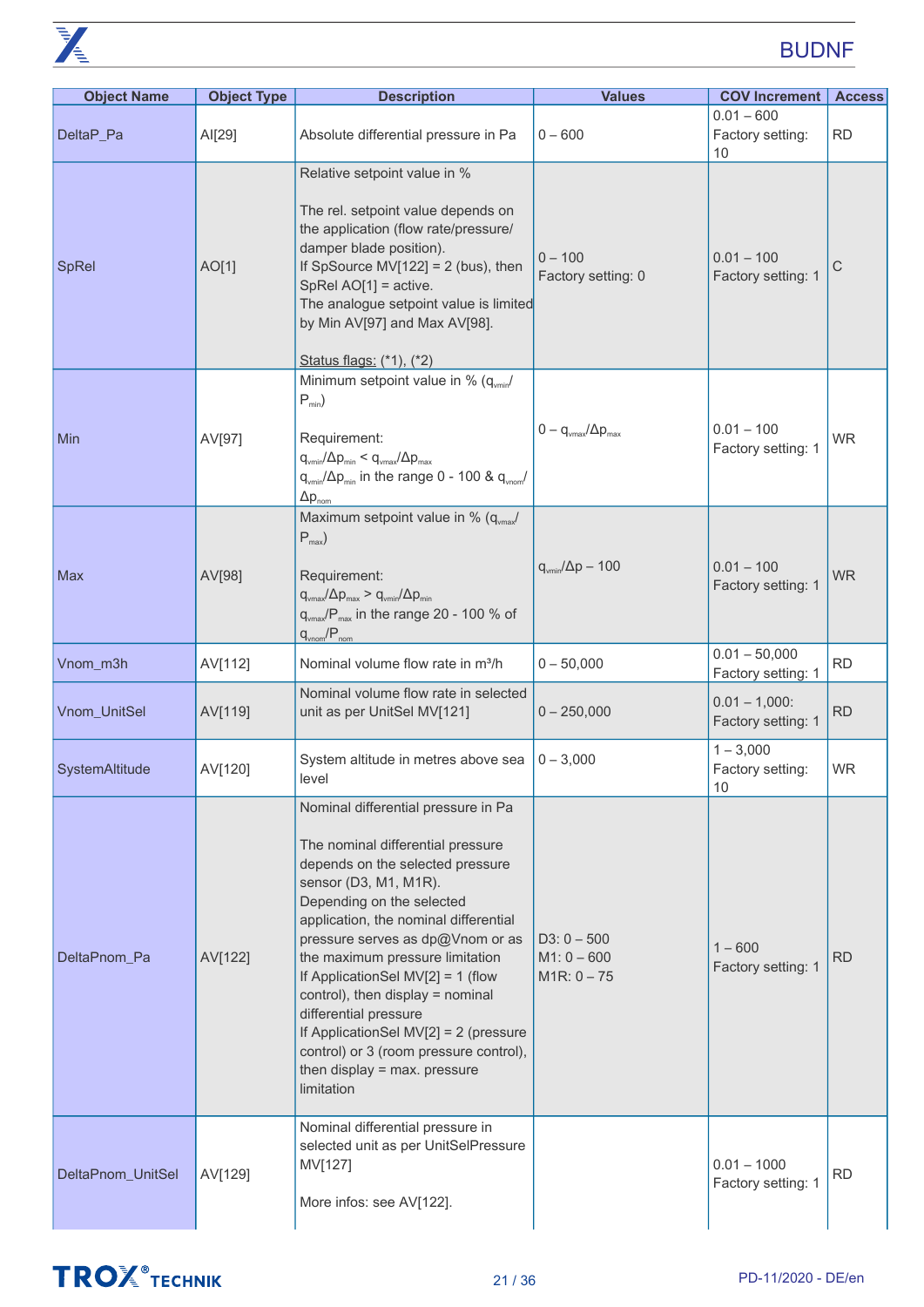| <b>Object Name</b>    | <b>Object Type</b> | <b>Description</b>                                                                                                                                                                                                                                                                                                                                                      | <b>Values</b>                                                                                                      | <b>COV Increment   Access</b>       |           |
|-----------------------|--------------------|-------------------------------------------------------------------------------------------------------------------------------------------------------------------------------------------------------------------------------------------------------------------------------------------------------------------------------------------------------------------------|--------------------------------------------------------------------------------------------------------------------|-------------------------------------|-----------|
| <b>BusWatchdog</b>    | AV[130]            | Time until the release bus timeout<br>monitoring in s<br>If BusWatchdog AV[130] $\neq$ 0, then<br>monitoring of SpRel AO[1] and<br>override MO[1] for change.<br>If changes in SpRel AO[1] and<br>override MO[1], then reset the bus<br>timeout monitoring.<br>If SpSource MV[122] = 1 (analogue),<br>then BusWatchdog AV[130] only<br>takes account of override MO[1]. | $0 - 3600 s$<br>Factory setting: 0 (bus<br>timeout monitoring<br>deactivated)                                      | $0.01 - 1000$<br>Factory setting: 1 | <b>WR</b> |
| Sens1Switch           | BI[20]             | Switch status of the switch at the<br>sensor input<br>If SenType MV[220] = $5$ (switch), then<br>Sens1Switch BI[20] = active.<br>Status flags: (*6)                                                                                                                                                                                                                     | 0: Inactive<br>1: Active                                                                                           |                                     | <b>RD</b> |
| <b>BusTermination</b> | BI[99]             | Terminal resistor<br>Shows whether the terminal resistor<br>(120 $\Omega$ ) has been activated via the<br>service tools.                                                                                                                                                                                                                                                | 0: Deactivated<br>1: Activated                                                                                     |                                     | <b>RD</b> |
| SummaryStatus         | BI[101]            | <b>Condensed status</b><br>Groups together the status of the<br>objects:<br>"StatusSensor" MI[103]<br>"StatusFlow" MI[104]<br>"StatusActuator" MI[106]<br>"StatusPressure" MI[109]<br>"StatusDevice" MI[110]                                                                                                                                                            | Not equal to 1: OK<br>1: Not OK                                                                                    | —                                   | <b>RD</b> |
| <b>RmPCasacade</b>    | MV [10]            | Room pressure cascade<br>If RmPCascade MV[10] = $2$ (active)<br>or 3 (active fast), then sensor1 is the<br>input for the room cascade $(0 - 10 V)$ .<br>If ApplicationSel MV[2] =1 (volume<br>flow control) or 3 (room pressure<br>control), then RmPCascade MV [10]<br>$=$ active.<br>Status flags: (*7)                                                               | 1: Inactive<br>2: Active<br>3: Active fast (for M1R<br>only)                                                       |                                     | <b>RD</b> |
| InternalActivity      | MI[100]            | Internal status                                                                                                                                                                                                                                                                                                                                                         | 1: None<br>$2: -$<br>3: Adaption<br>4: Synchronisation                                                             |                                     | <b>RD</b> |
| <b>StatusSensor</b>   | MI[103]            | Status of the differential pressure<br>sensor<br>If status end = automatic reset                                                                                                                                                                                                                                                                                        | 1:OK<br>2: dP sensor not OK<br>3: dP sensor outside of<br>measuring range<br>4: dP sensor incorrectly<br>connected |                                     | <b>RD</b> |
| <b>StatusFlow</b>     | MI[104]            | Volume flow rate status                                                                                                                                                                                                                                                                                                                                                 | 1:OK                                                                                                               | $\overline{\phantom{0}}$            | <b>RD</b> |

## **TROX**<sup>®</sup>TECHNIK

 $\overline{K}$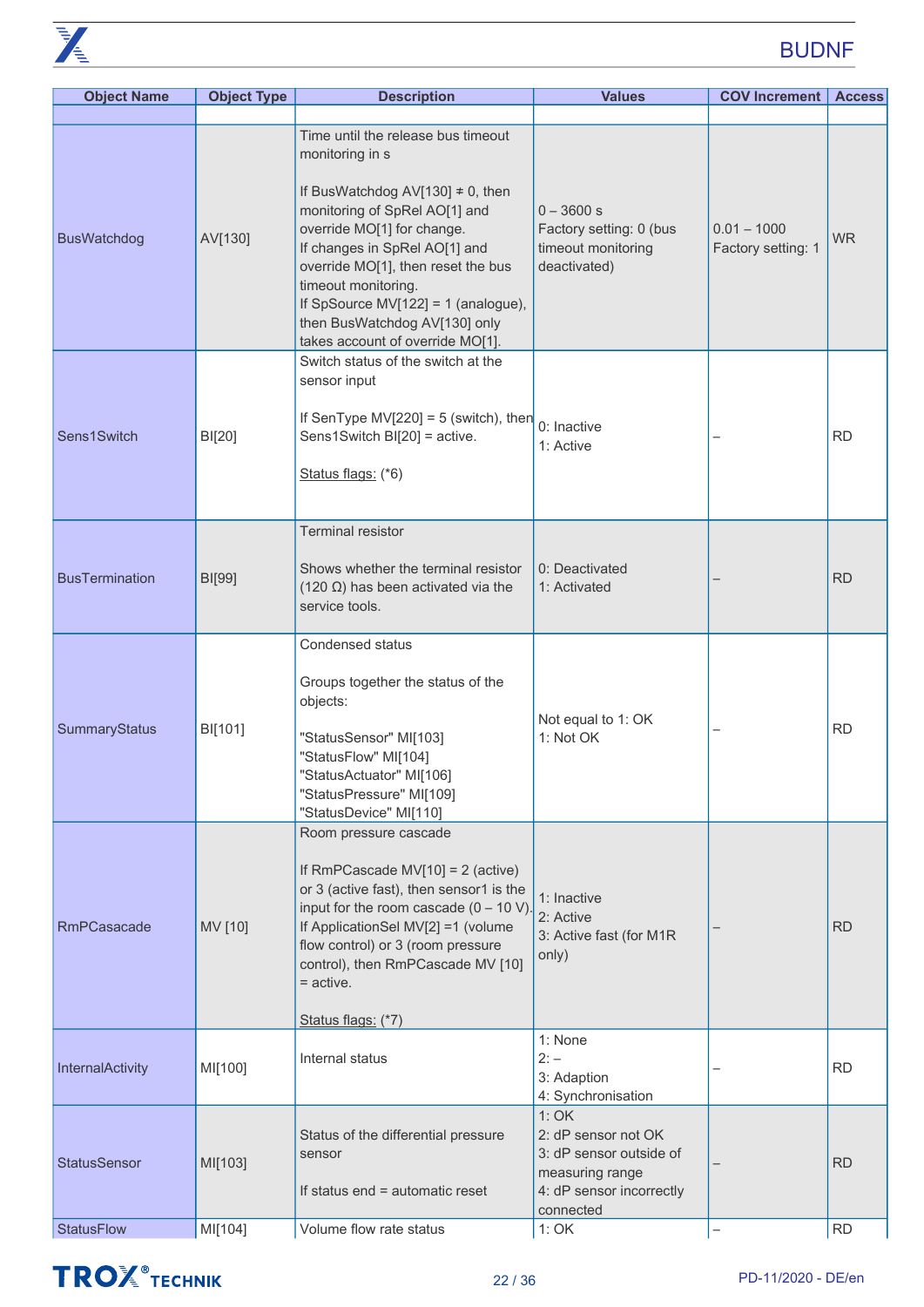

| <b>Object Name</b>    | <b>Object Type</b> | <b>Description</b>                                                                                                                                                | <b>Values</b>                                                                                                                                       | <b>COV Increment</b> | <b>Access</b> |
|-----------------------|--------------------|-------------------------------------------------------------------------------------------------------------------------------------------------------------------|-----------------------------------------------------------------------------------------------------------------------------------------------------|----------------------|---------------|
|                       |                    | If there is no volume flow rate within<br>600 s, then StatusFlow MI[104] = 3.                                                                                     | $2: -$<br>3: No airflow detected                                                                                                                    |                      |               |
| <b>StatusActuator</b> | MI[106]            | Status of the actuator<br>Status flags: (*2)                                                                                                                      | 1:OK<br>2: Actuator cannot be<br>moved<br>3: Gear release active<br>4: Mechanical travel<br>exceeded<br>5: Actuator not suitable for<br>application |                      | <b>RD</b>     |
| <b>StatusPressure</b> | MI[109]            | Differential pressure status<br>If the differential pressure is not<br>reached within 180 s, then<br>StatusPressure MI[109] = 3.                                  | 1: OK<br>$2: -$<br>3: Pressure not reached                                                                                                          |                      | <b>RD</b>     |
| <b>StatusDevice</b>   | MI[110]            | Status of the device during bus<br>monitoring<br>According to BusWatchdog AV[130].                                                                                | 1:OK<br>2: Bus timeout monitoring<br>activated                                                                                                      |                      | <b>RD</b>     |
| Override              | MO[1]              | Override control<br>Overwrites the setpoint value with a<br>forced command.<br>Status flags: (*8)                                                                 | 1: None<br>2: OPEN<br>3: CLOSED<br>4: q <sub>vmin</sub> / $\Delta$ pmin<br>$5: -$<br>6: $q_{\text{max}}/\Delta$ pmax<br>Factory setting: None (1)   |                      | С             |
| ApplicationSel        | MV[2]              | Display of application<br>VRU-D3-M/B TR, VRU-M1-M/B TR<br>- Flow control<br>- Pressure control<br>- Flow measurement<br>VRU-M1R-M/B TR<br>- Room pressure control | 1: Flow control<br>2: Pressure control<br>3: Room pressure control<br>4: Flow measurement                                                           |                      | <b>RD</b>     |
| ControlMode           | MV[100]            | Control mode<br>Status flags: (*9)                                                                                                                                | 1: PosCtrl<br>2: FlowCtrl<br>Factory setting: FlowCtrl                                                                                              |                      | <b>RD</b>     |
| OperationMode         | MV[102]            | Operating mode<br>Only relevant for VRU-M1R-BAC.<br>Status flags: (*10)                                                                                           | 1: Negative pressure<br>2: Positive pressure                                                                                                        |                      | <b>WR</b>     |
| Command               | MV[120]            | Release test functions<br>Status flags: (*2)                                                                                                                      | 1: None<br>2: Adaption<br>$3: -$<br>4: Reset<br>Factory setting: None                                                                               |                      | <b>WR</b>     |
| <b>UnitSelAirFlow</b> | MV[121]            | Selection of the volume flow unit<br>The selected unit is indicated in<br>Al[19] and AV[104]                                                                      | $1: -$<br>2: m <sup>3</sup> /h<br>3:1/s<br>$4: -$<br>$5: -$<br>$6: -$<br>7: cfm                                                                     |                      | <b>WR</b>     |

## **TROX** TECHNIK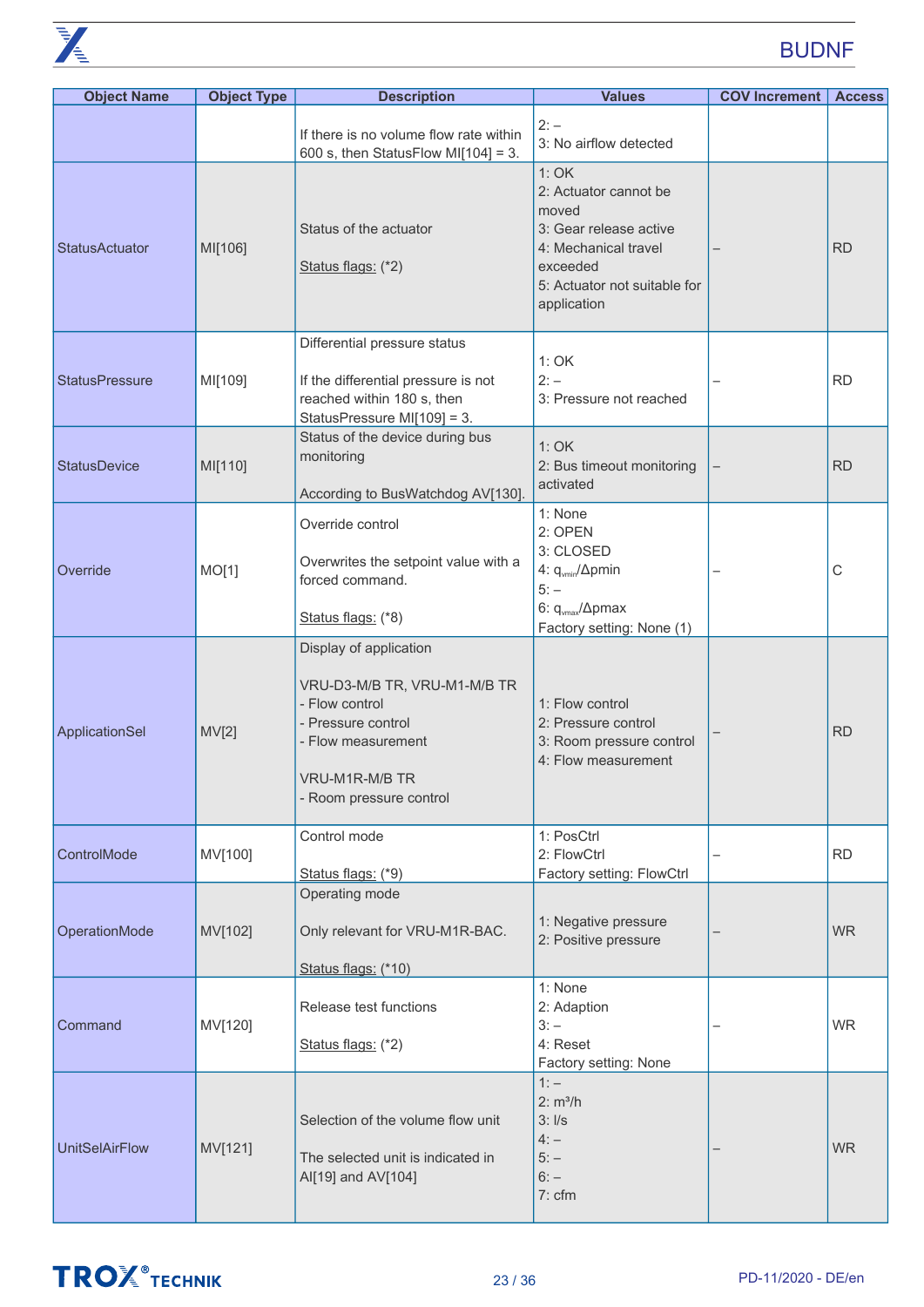| <b>Object Name</b>     | <b>Object Type</b> | <b>Description</b>                                                                                                                                                                                       | <b>Values</b>                                                                                                        | <b>COV Increment</b> | <b>Access</b> |
|------------------------|--------------------|----------------------------------------------------------------------------------------------------------------------------------------------------------------------------------------------------------|----------------------------------------------------------------------------------------------------------------------|----------------------|---------------|
| SpSource               | MV[122]            | Selection of the setpoint value<br>setting<br>If SpSource MV[122] = 1 (analogue),<br>then SpAnalog $AI[6]$ = active.<br>If SpSource MV[122] = $2$ (bus), then<br>SpRel AO $[1]$ = active.                | 1: Analogue ( $0 - 10$ V, $2 -$<br>10 V<br>2: Bus (Modbus, BACnet,<br>MP-Bus)<br>Factory setting: Analogue           |                      | <b>WR</b>     |
| <b>UnitSelPressure</b> | MV[127]            | Selection of the pressure unit<br>The selected unit is indicated in<br>DeltaP_UnitSel Al[18] and<br>DeltaPnom_UnitSel AV[129].                                                                           | 1: Pascal<br>3: Water column<br>Factory setting: pascal                                                              |                      | <b>WR</b>     |
| UnitSelTemp            | MV[128]            | Selection of temperature unit<br>The selected unit is located in Al[20].                                                                                                                                 | 1:K<br>$2: {}^{\circ}C$<br>$3: \degree F$<br>Factory setting: °C (2)                                                 |                      | W             |
| Sens1Type              | MV[220]            | Definition of the sensor type<br>If Sens1Type MV[220] = $2$ (active) or<br>3 (passive), then Sens1Analog Al[20]<br>active.<br>If Sens1Type MV $[220] = 5$ (switch),<br>then Sens1Schalter BI[20] active. | 1: None<br>2: Active sensor (in hybrid<br>mode)<br>3: Passive sensor<br>$4: -$<br>5: Switch<br>Factory setting: None |                      | <b>WR</b>     |

RD = Register can only be read

WR = Register can be read and written

C = Commendable with priority array.

Status flags:

 $(*)$  If the gear latch is pressed, then Overridden = 1.

(\*2) If ApplicationSel MV[2] = 3 (room pressure control) or 4 (flow measurement), then Out of Service = 1.

(\*3) If SpSource MV[122] = 2 (Bus), then Out of Service = 1.

 $(*4)$  If ApplicationSel MV[2] = 2 (pressure control) or 3 (room pressure control), then Out of Service = 1.

( $*5$ ) If Sens1Type MV[220] = 1 (none), then Out of Service = 1.

(\*6) If Sens1Type MV[220]  $\neq$  5, then Out of Service = 1.

(\*7) If ApplicationSel MV[2] = 2 (pressure control) or 4 (flow measurement), then Out of Service = 1.

( $*8$ ) If ApplicationSel MV[2] = 4 (flow measurement), then Out of Service = 1.

(\*9) If ApplicationSel MV[2]  $\neq$  1 (volume flow control), then Out of Service = 1.

(\*10) If ApplicationSel MV[2] ≠ 3 (room pressure control), then Out of Service = 1.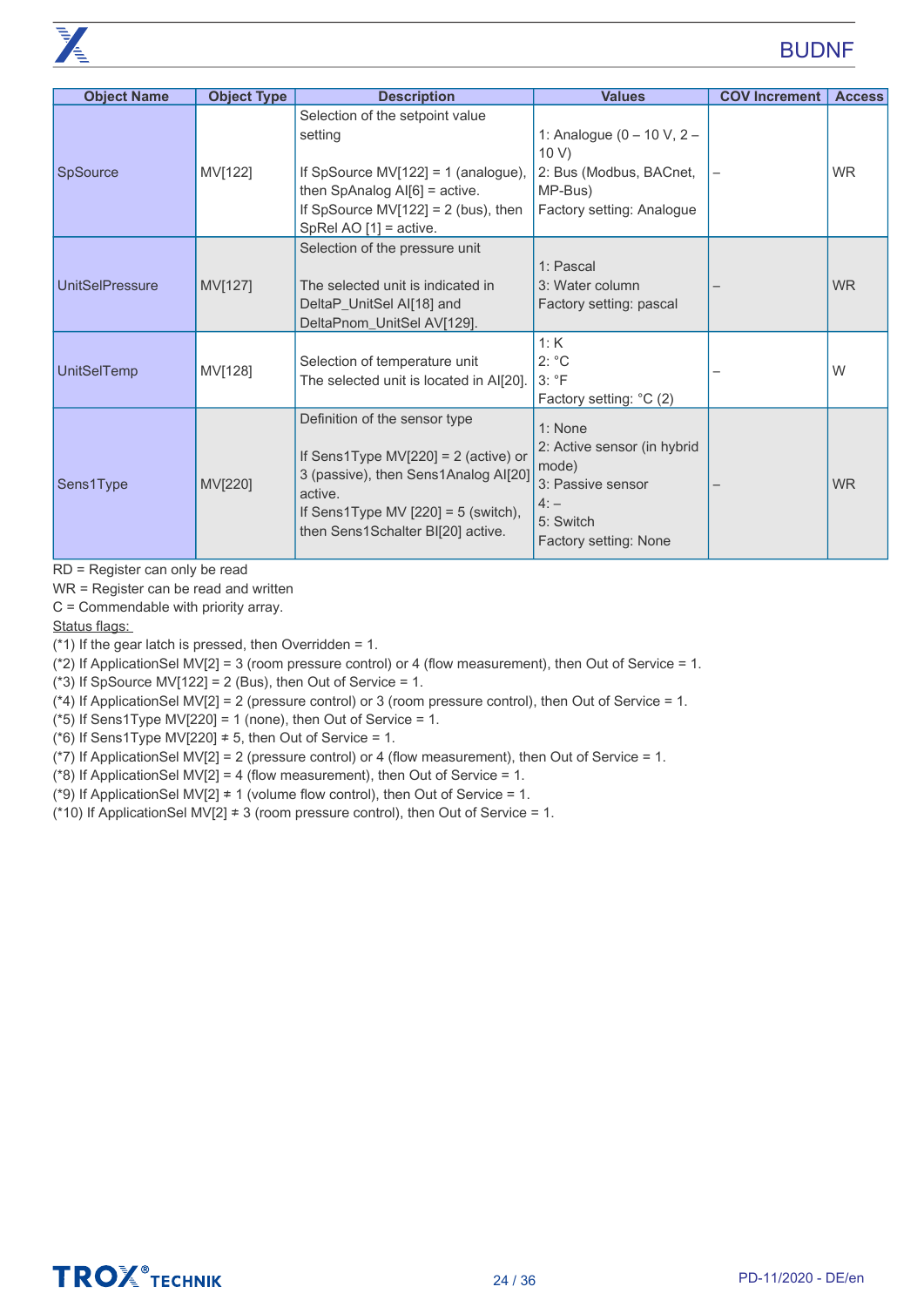### Product details

#### <span id="page-24-0"></span>**Analogue interface 0 – 10 V DC or 2 – 10 V DC**

In the delivered state, the setpoint value must be set via the analogue interface. If the setpoint value is to be set via a digital communication interface, this can be changed at any time to Modbus, BACnet or MP Bus using the TROX FlowCheck app. The analogue interface can be set for the signal voltage range of 0 – 10 V DC or 2 – 10 V DC by means of the TROX FlowCheck app. The assignment of the setpoint value or actual value of the volume flow rate to the voltage signal is shown in the characteristic line displays.

#### **Setpoint value setting**

Variable operation

- In the variable operating mode, setpoint values are set using an analogue signal at terminal 3. Setpoint value settings via the respective bus system are rejected.
- The selected signal voltage range  $0-10$  V or  $2-10$  V DC is assigned to the set volume flow rate range  $q_{\text{win}} q_{\text{max}}$  a change packet.
- Volume flow rate range  $q_{\text{win}} - q_{\text{max}}$  preset at the factory as per the order key data
- Subsequent adjustment of  $q_{\text{win}}$  or  $q_{\text{win}}$  is possible using an adjustment device, the TROX FlowCheck app or PC-Tool

#### Constant value mode

- In the constant value operating mode, no analogue signal is required at terminal 3
- The volume flow rate constant value set by  $q_{\text{vmin}}$  is controlled
- Volume flow rate  $q_{\text{win}}$  preset at the factory as per the order key data
- Subsequent adjustment of q<sub>vmin</sub> is possible using an adjustment device, the TROX FlowCheck app or PC tool

#### **Actual value as feedback for monitoring or tracking control**

- The actual volume flow rate measured by the controller can be picked up as a voltage signal at terminal 5.
- The selected signal voltage range  $0 - 10$  V DC or  $2 - 10$  V DC is mapped on the volume flow rate range  $0 - q_{\text{vnom}}$  shown.
- In analogue mode, the operating data can be picked up from the Modbus interface (hybrid mode) in parallel.

#### **Override control**

For special operating situations, the volume flow controller can be put in a special operating mode (override control). The following are possible: control q<sub>vmin</sub>, control q<sub>vmax</sub>, control valve open (OPEN), control valve closed (CLOSED) or control stop.

#### **Override controls via signal input Y or override control inputs Z1, Z2**

By means of a suitable connection of the inputs Y, Z1, Z2, the override controls can be activated as per the connection diagrams through connection with external switching contacts/relays (see wiring examples).

#### **Override control CLOSED via control signal on control signal Y**

With signal voltage range 0 - 10 V DC and setting value  $q_{\text{win}} = 0$ 

- Damper CLOSED = Y < 0.45 V DC
- Damper OPEN = Y > 0.55 V DC
- For signal voltage range  $0 10$  V DC and  $q_{\text{win}} > 0$

▪ If no override control CLOSED is possible via the control signal. The control process takes place over the entire signal voltage range

With signal voltage range 2 - 10 V DC and setting value  $q_{\text{min}} = 0$ 

- Damper CLOSED = Y < 2.36 V DC
- Damper OPEN = Y > 2.44 V DC

With signal voltage range 2 - 10 V DC and setting value  $q_{\text{win}} > 0$ 

- Damper CLOSED = Y < 0.3 V DC
- Damper OPEN = Y > 0.3 V DC

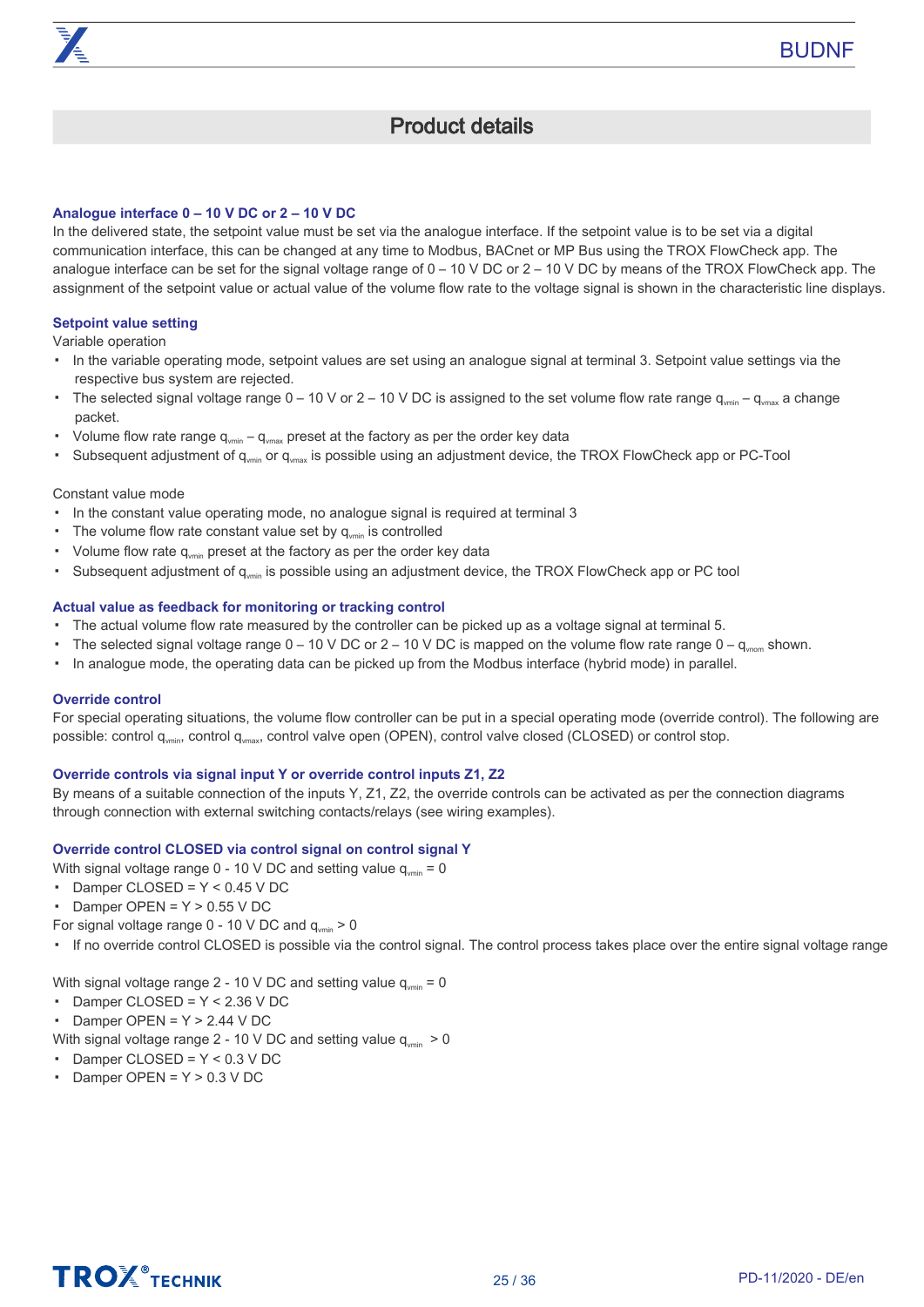

#### **Override controls in analogue mode via the Modbus or BACnet interface**

If the bus interface is additionally connected in analogue mode, an override control can also be set via Modbus register 1 or BACnet object MO[1].

#### **Override control for diagnostic purposes**

Activation via the TROX FlowCheck app

#### **Prioritisation of various setting options**

- Settings for override controls via analogue have priority over Modbus/BACnet settings
- Highest priority: setting via an analogue override control
- Medium priority: settings via the service connector (adjustment device, PC software) for test purposes
- Lowest priority: setting via Modbus/BACnet/MP-Bus

#### **Analogue hybrid mode**

- Even if the analogue setpoint value is set via terminal 3 and the analogue feedback is available on terminal 5, a feedback via BACnet MS/TP or Modbus RTU is still possible
- The bus interface Modbus RTU is preset at the factory; this setting can be changed via the TROX FlowCheck app or PC-Tool
- Various operating parameters as per the bus interface list can be called up via Modbus RTU or BACnet MS/TP
- Override controls  $q_{vmin}$ ,  $q_{vmax}$ , control valve open (OPEN) or control valve closed (CLOSED) via bus interface are possible

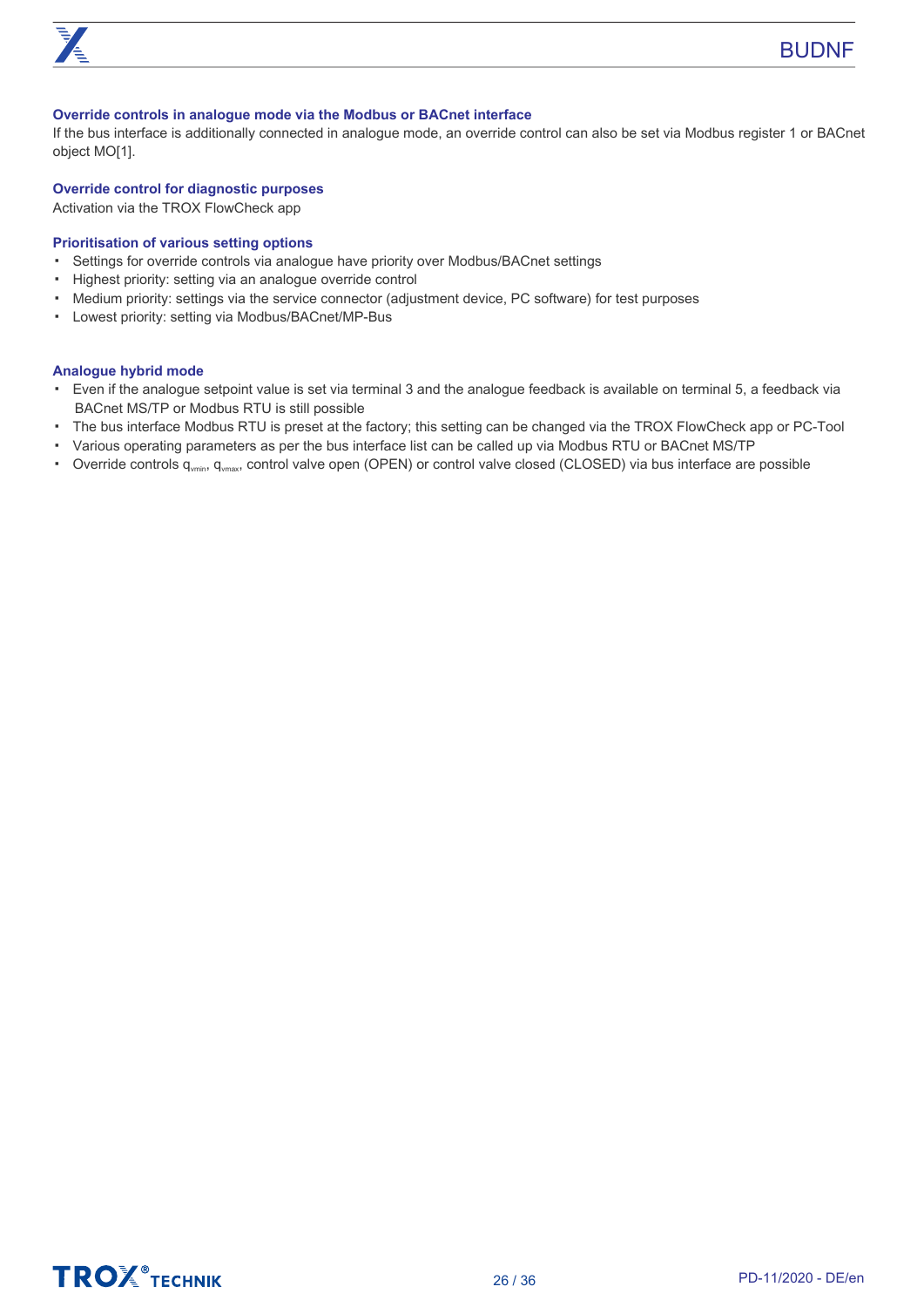

#### **Digital communication interface**

To output a setpoint value setting via the bus interface, an on-site change using the TROX FlowCheck app is necessary. The bus interface can be set to Modbus, BACnet or MP-Bus. For a smooth exchange of data in the on-site bus network, the communication parameters and the user address for the bus interface are required. The communication parameters of the bus systems (address, baud rate, etc.) can be set using the TROX FlowCheck app. The interface offers standardised bus register/object accesses to the available data points.

#### **Setpoint value setting**

- In the operating mode Modbus RTU (factory setting), the setpoint value setting is made by setting the volume flow setpoint value [%] in the Modbus register 0
- In the operating mode BACnet MS/TP, the setpoint value setting is made by setting the volume flow setpoint [%] in BACnet object  $Al[1]$
- The transferred percentage value refers to the volume flow rate range specified by  $q_{\text{win}} - q_{\text{max}}$
- Volume flow rate range  $q_{\text{win}} - q_{\text{max}}$  preset at the factory as per the order key data
- Subsequent adjustment of  $q_{vmin}$  or  $q_{vmax}$  is possible using an adjustment device, the TROX FlowCheck app, PC-Tool or via the Modbus/BACnet interface

#### **Actual value as feedback for monitoring or tracking control**

- The actual values can be read out in m<sup>3</sup>/h in both the Modbus and BACnet (factory setting). Other units such as I/s and cfm are possible
- In addition to the actual value of the volume flow rate, further information on the other Modbus registers/BACnet objects can be read out as well.
- Overview of the registers/objects in the communication tables
- For diagnostic purposes, the actual value of the volume flow rate can be picked up at terminal 5 in bus mode.
- The volume flow rate range  $0 q_{\text{mom}}$  always corresponds to the signal voltage range of (0)2 10 V DC

#### **Override control**

For special operating situations, the volume flow controller can be put in a special operating mode (override control). The following are possible: control q<sub>vmin</sub>, control q<sub>vmax</sub>, control valve open (OPEN), control valve closed (CLOSED) or control stop.

#### **Override control via the bus**

Settings are made via the Modbus register 1 or via BACnet object type MO[1].

#### **Override control via bus timeout monitoring (Modbus)**

If the Modbus communication fails for a specified time period, a predefined operating state  $q_{\text{win}}$ ,  $q_{\text{win}}$ , OPEN or CLOSED can be activated.

- The override control that is to be activated in the event of a bus timeout is defined in Modbus register 108 or 109.
- The bus timeout period after which the override control is activated is defined in Modbus register 109 and 110.
- Every Modbus communication resets the timeout of the bus timeout monitoring

#### **Override control via bus timeout monitoring (BACnet)**

If the BACnet communication fails for a specified period, a predefined operating state can be activated.

- The setpoint value to be activated upon bus timeout is specified via Relinquish\_Default from SpRel (object AO1)
- Bus timeout period is defined via BusWatchdog (object type AV [130])
- Communication on the data points SpRel (object AO[1] and Override (object MO[1]) resets the timeout of the bus timeout monitoring

#### **Override controls for diagnostic purposes**

Activation via bus systems, external/on-site switching contacts (bridges), and the TROX FlowCheck app.

#### **Prioritisation of various setting options**

Settings for override controls via switching contacts have a higher priority than Modbus/BACnet settings.

- Highest priority: setting via an analogue override control
- Medium priority: settings via the service plug (TROX FlowCheck app) for test purposes
- Lowest priority: setting via Modbus/BACnet/MP-Bus

## **TROX** TECHNIK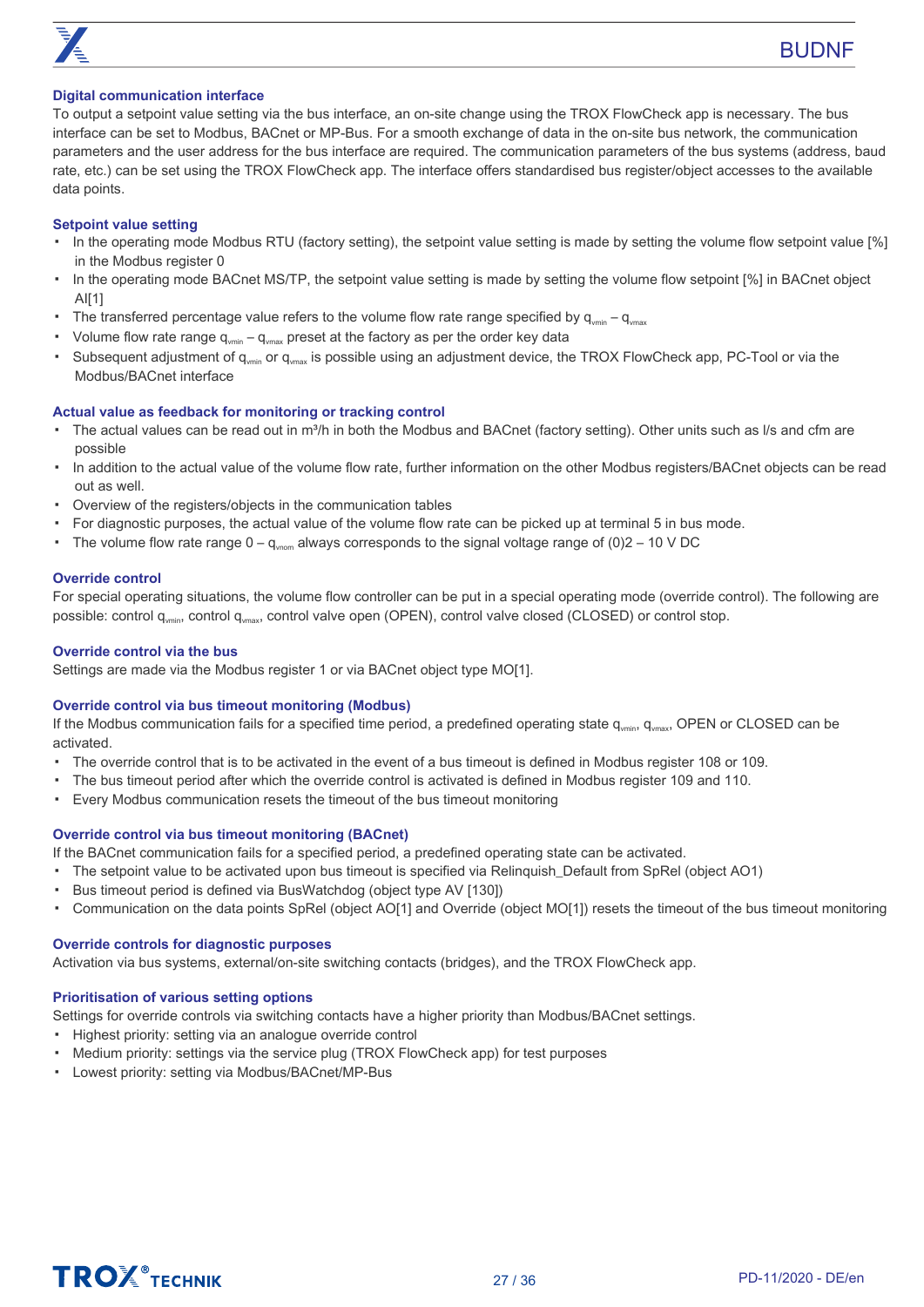

#### **Characteristic curve of the setpoint signal**



① Signal voltage range 0 - 10 V ② Signal voltage range 2 - 10 V

#### **Characteristic of the actual value signal**



- ① Signal voltage range 0 10 V
- ② Signal voltage range 2 10 V

#### **Calculation of nominal volume flow at 0 – 10 V Calculation of actual volume flow at 0 – 10 V**

$$
q_{vsoll} = \frac{Y}{10 V} \times (q_{vmax} - q_{vmin}) + q_{vmin}
$$

$$
q_{vist} = \frac{U}{10 V} \times q_{vnenn}
$$

**Calculation of nominal volume flow at 2 – 10 V Calculation of actual volume flow at 2 – 10 V**

$$
q_{vsoll} = \frac{Y - 2 V}{(10 V - 2 V)} \times (q_{vmax} - q_{vmin}) + q_{vmin}
$$

$$
q_{vist} = \frac{U - 2}{10 V - 2 V} \times q_{vnenn}
$$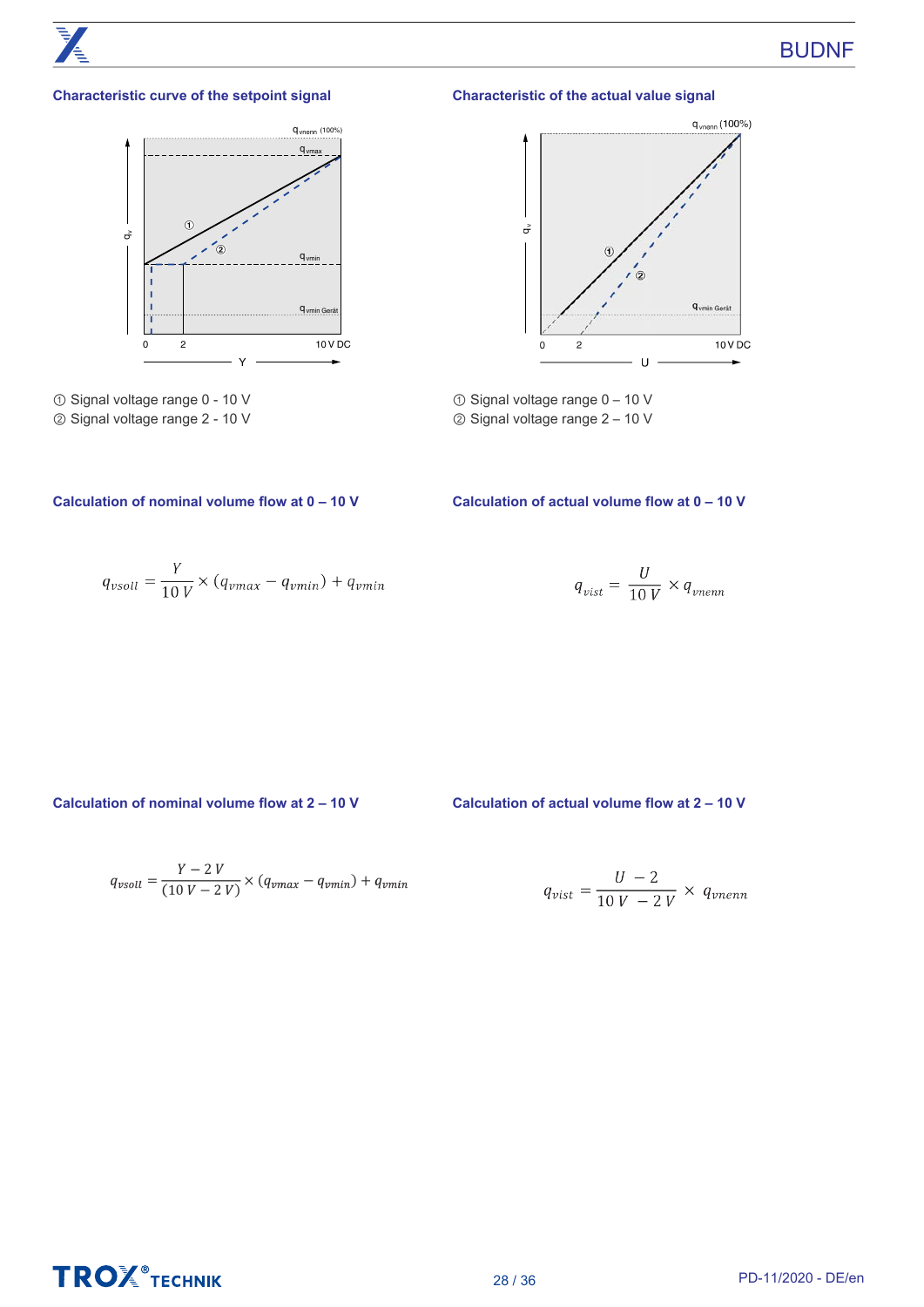#### **View of pluggable terminal strips on the VRU**





**Universal** 

1, 6, 9, 13: ⊥, – = Ground, neutral

2, 10, 14:  $\sim$ ,  $+$  = Supply voltage 24 V

- 3: Y = Setpoint value signal Y and override controls
- 5: U/MP = Actual value signal U or MP-bus

7: D- = Modbus/BACnet A, C1

8: D+ = Modbus/BACnet B, C2

11, 12: Override controls

15: Expansion for external sensor

16: Not used

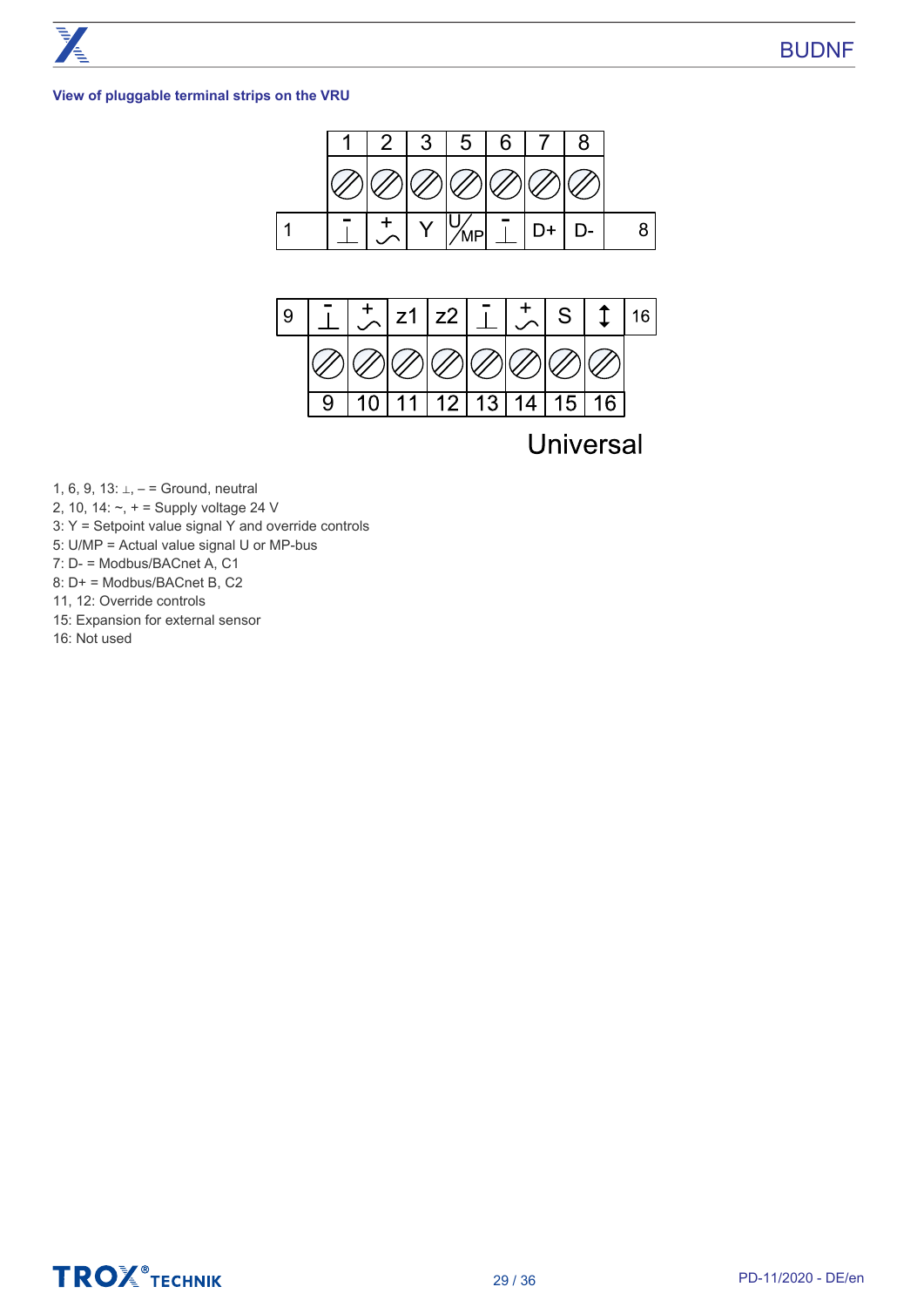#### **Connection diagram analogue control input signal**



1: ⊥, – = Ground, neutral

2:  $\sim$ ,  $+$  = Supply voltage 24 V AC/DC

3: Y = Analogue input 0 – 10 V DC or 2 – 10 V DC

5: U: Actual value signal 0 – 10 V DC or 2 – 10 V DC

#### Note:

T, VOC, CO 2 , DDC = Setpoint value defaults

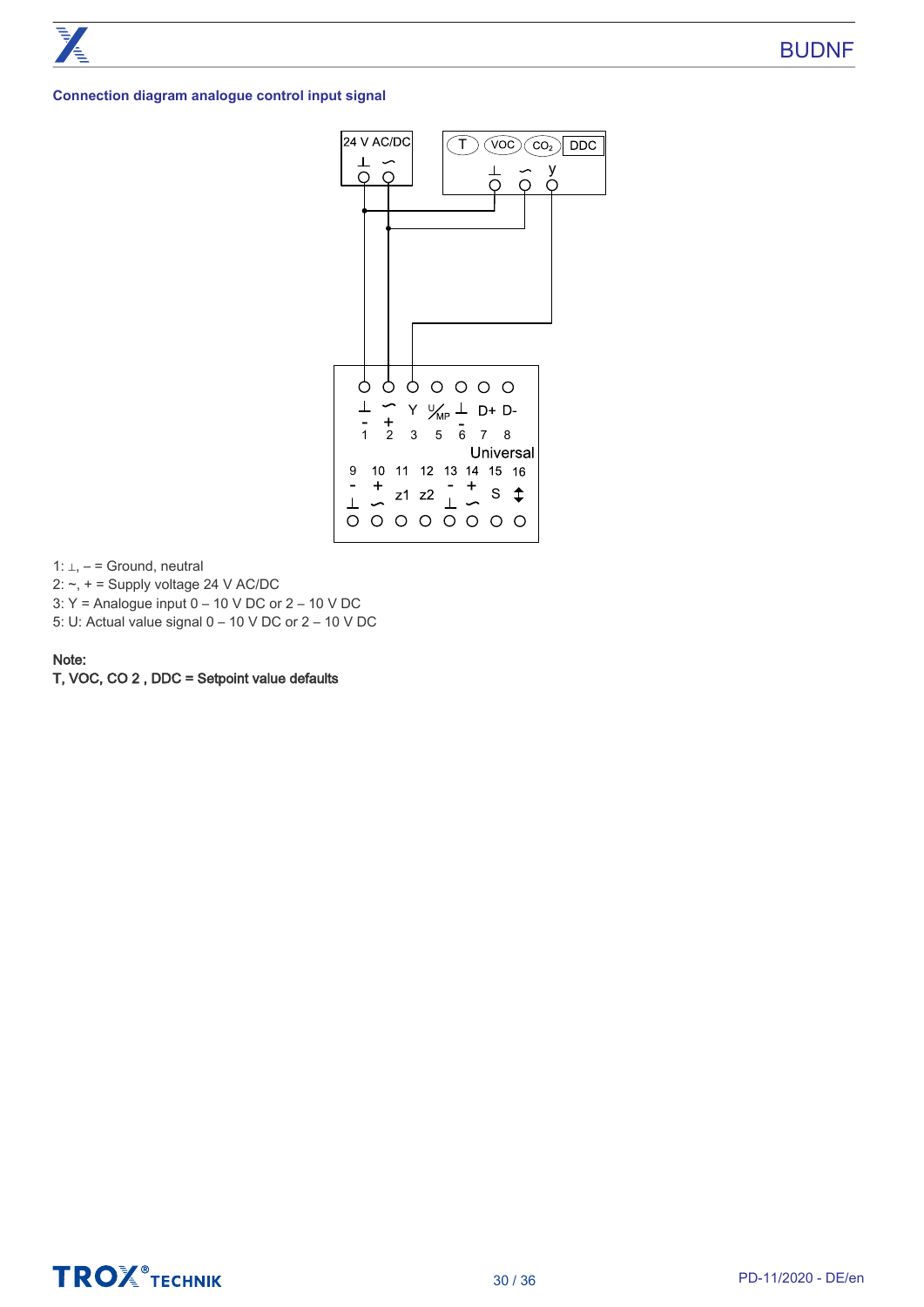#### **Connection diagram Modbus, BACnet operation**



1: ⊥, – = Ground, neutral

- 2:  $\sim$ ,  $+$  = Supply voltage 24 V AC/DC
- 7: D- = Modbus/BACnet A, C1
- 8: D+ = Modbus/BACnet B, C2
- 6: GND = Common ground potential

#### Note:

① Other Modbus or BACnet network devices (up to 32)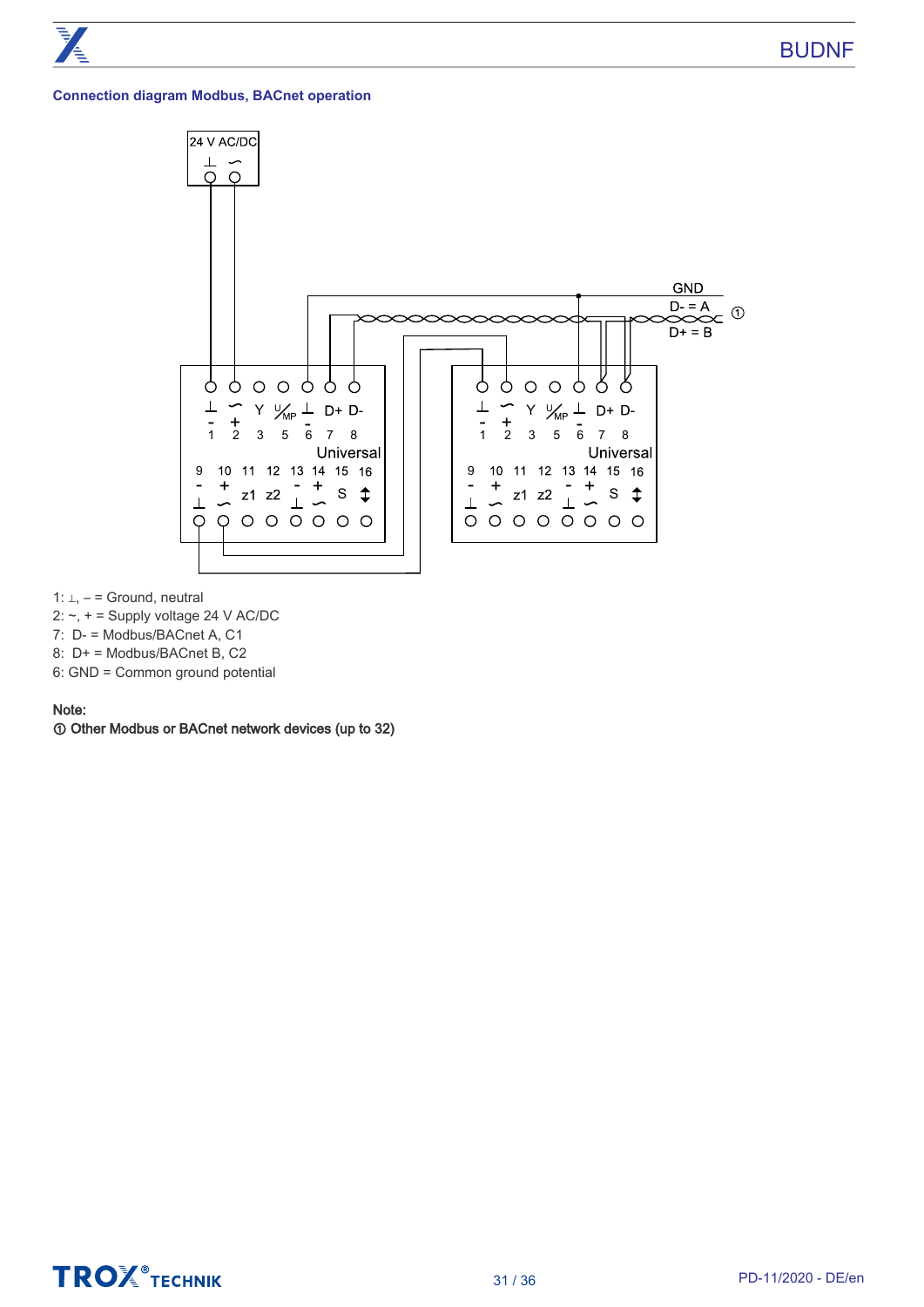#### **MP bus wiring diagram**



1: ⊥, – = Ground, neutral

2:  $\sim$ ,  $+$  = Supply voltage 24 V AC/DC

5: U/MP = MP-bus integration

#### Note:

① Other devices on an MP bus (up to 16, including up to 8 MP devices such as volume flow controllers and another 8 MPL actuators such as valve actuators)

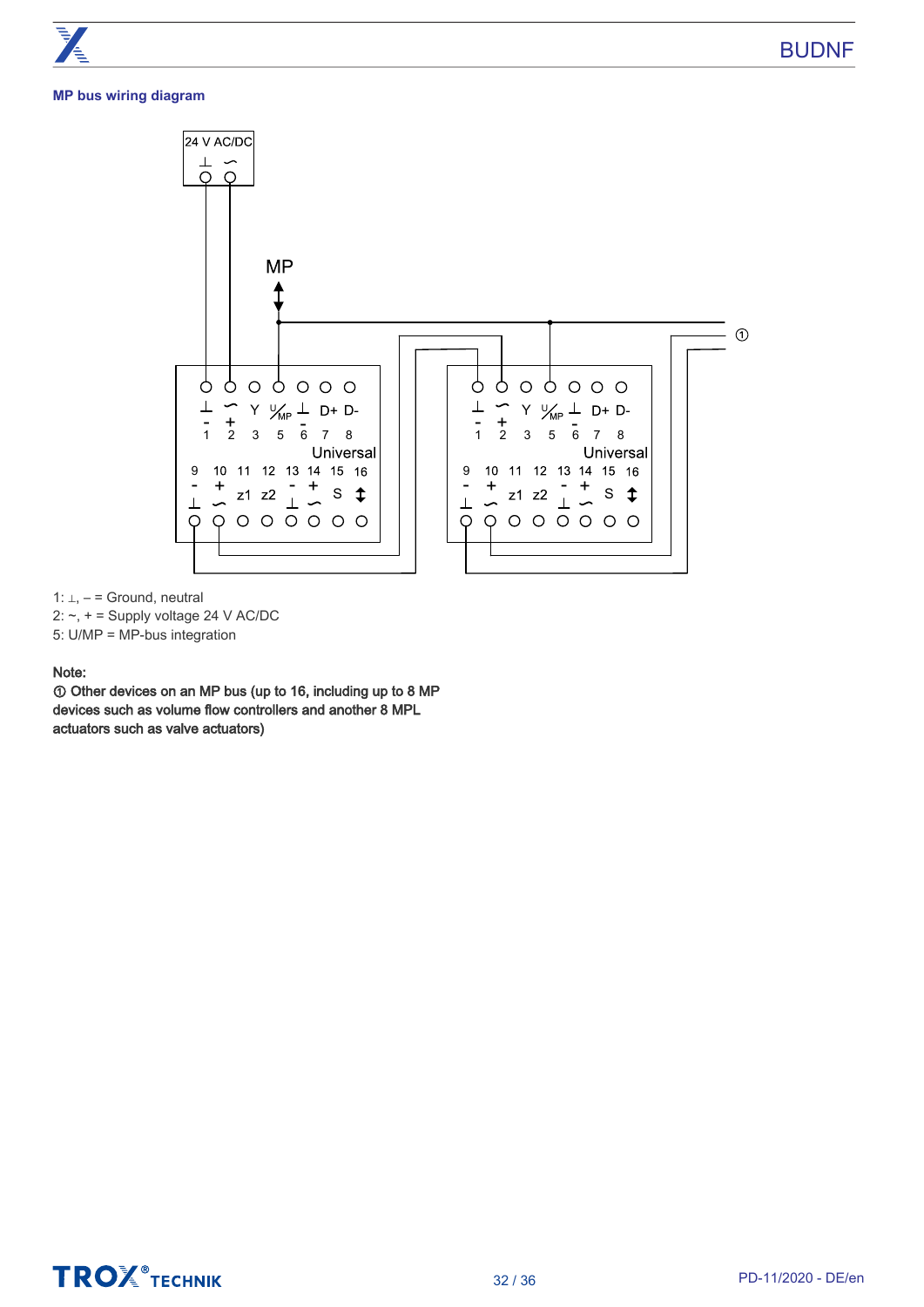#### **Connection diagram hybrid mode**



1: ⊥, – = Ground, neutral

- 2: ~, + = Supply voltage 24V AC/DC
- 7: D- = Modbus/BACnet A, C1
- 8: D+ = Modbus/BACnet B, C2
- 6: GND = Common ground potential

Note:

- T, VOC, CO 2 , DDC = Setpoint value defaults
- ① Other Modbus or BACnet network devices (up to 32)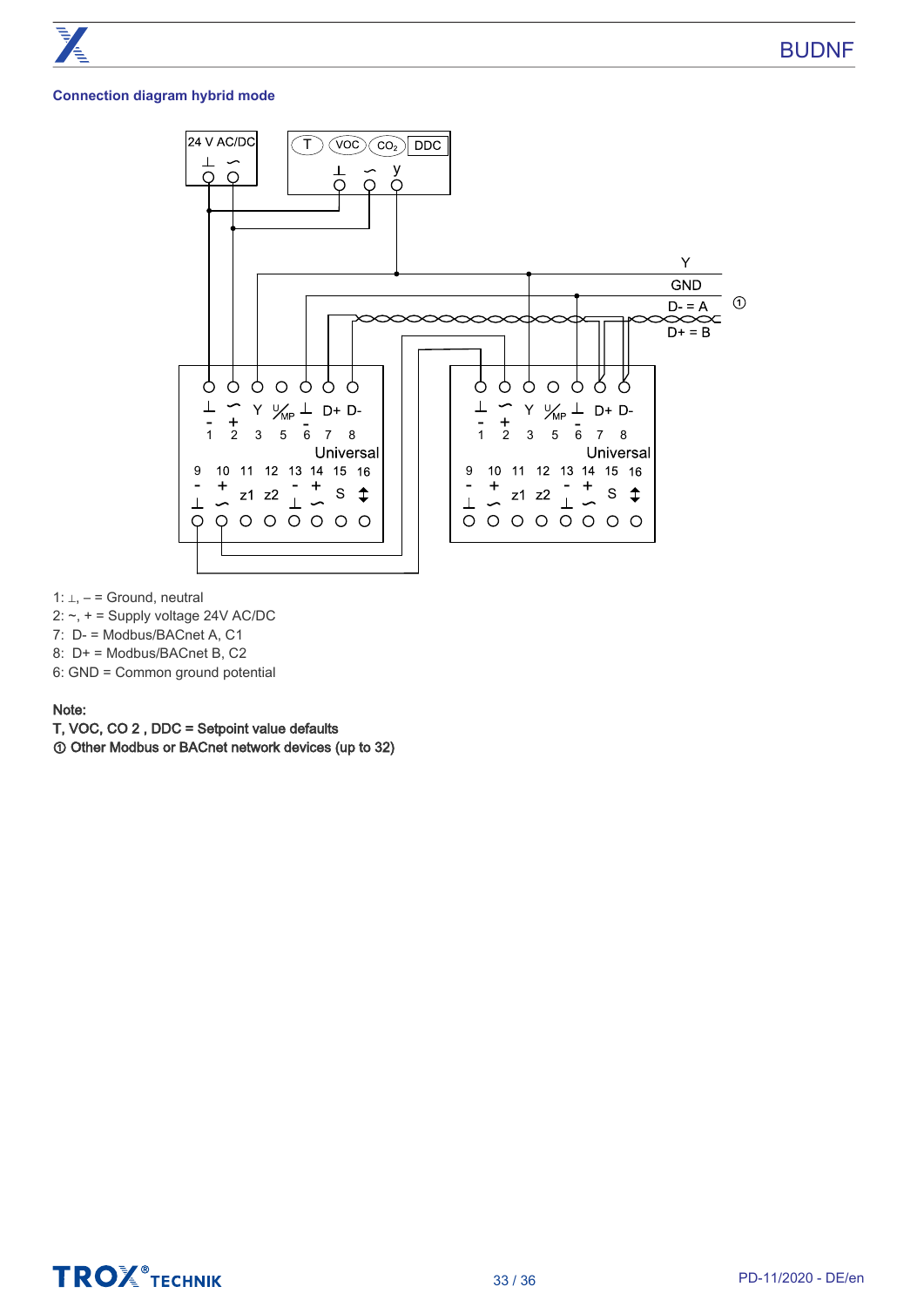#### **Connection diagram override controls**



1: ⊥, – = Ground, neutral 2:  $\sim$ ,  $+$  = Supply voltage 24 V AC/DC 3: Y = Analogue input 0 – 10 V DC or 2 – 10 V DC and override control 5: U: Actual value signal 0 – 10 V DC or 2 – 10 V DC

#### Switching functions (S1 – S3 closed)

S1: At 2 – 10 V: CLOSE damper At 0 – 10 V: V min S2: V max S3: Analogue specification of the setpoint value (room temperature controller)

#### **Note:**

T, VOC, CO 2 , DDC = Setpoint value defaults

When combining several override controls the switches must be interlocked to prevent short-circuits.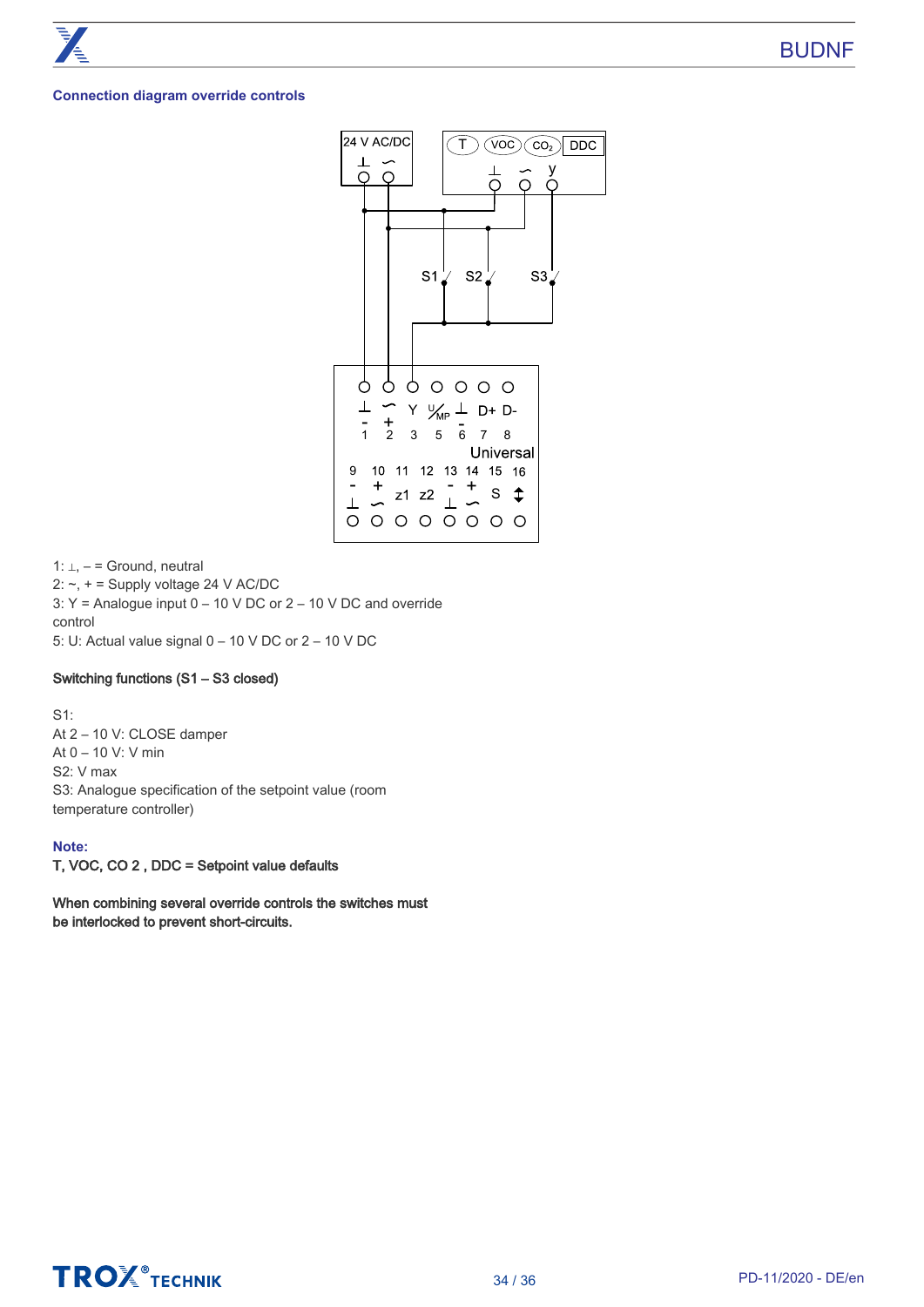#### **Connection diagram z1/z2 alternative override controls**



9: ⊥, – = Ground, neutral

- 10:  $\sim$ ,  $+$  = Supply voltage 24 V AC/DC
- 11: Override control z1
- 12: Override control z2
- 13: ⊥, = Ground, neutral
- 14:  $\sim$ ,  $+$  = Supply voltage 24 V AC/DC

#### **Switching functions (with connected switch S1 – S4)**

S1: Stop control S2: OPEN damper S3: CLOSE damper S4: V max

#### Note:

When combining several override controls the switches must be interlocked to prevent short-circuits.